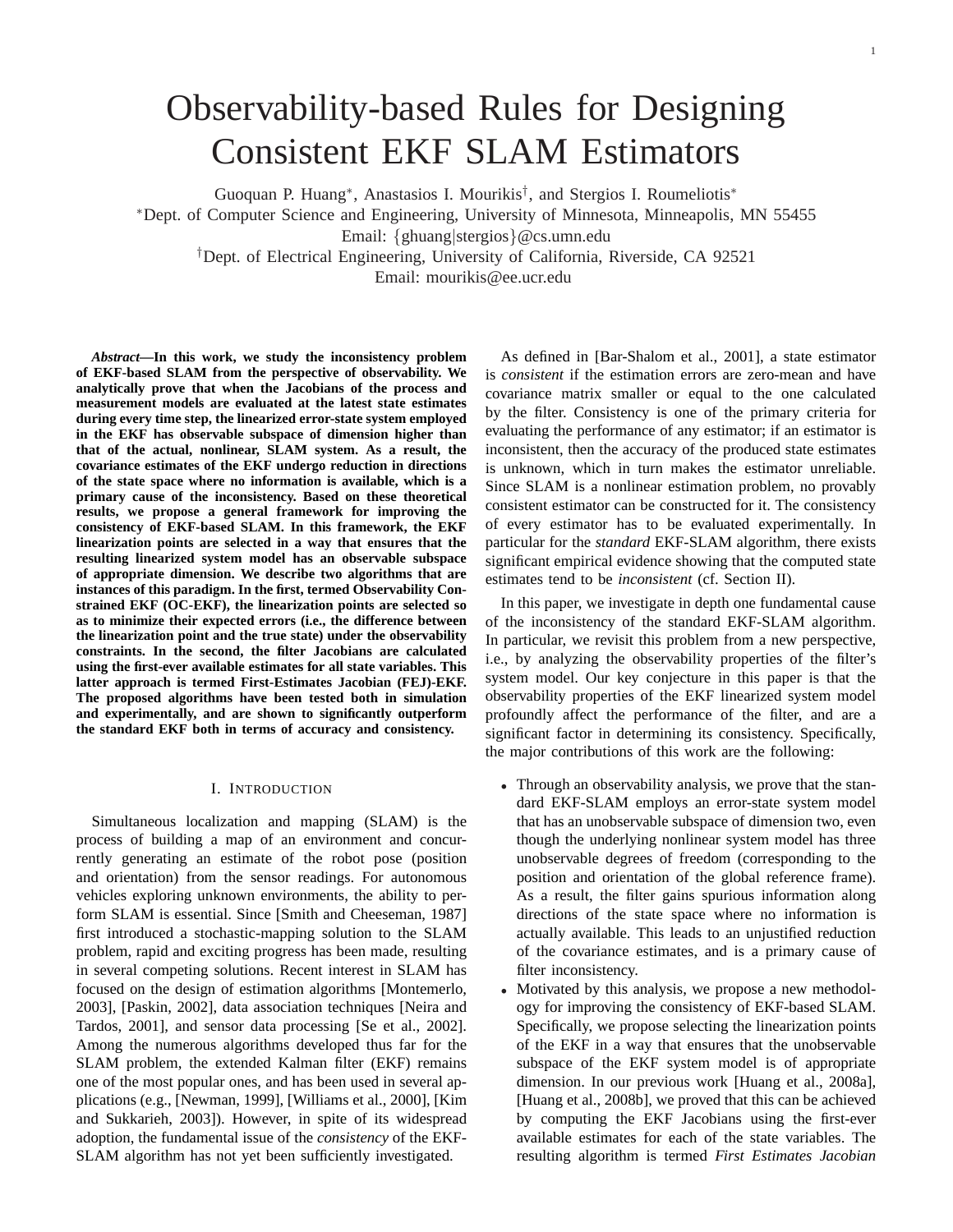(FEJ)-EKF. In this work, we propose an alternative approach, named *Observability Constrained* (OC)-EKF, which falls under the same general framework. In this novel filter, the EKF linearization points are selected so as not only to guarantee the desired observability properties but also to minimize the expected errors of the linearization points (i.e., the difference between the linearization point and the true state). This can be formulated as a constrained minimization problem, whose solution renders the linearization points used for computing the filter Jacobians.

• Through extensive simulations and real-world experiments, we verify that both the FEJ-EKF and the OC-EKF outperform the standard EKF, even though they use less accurate linearization points in computing the filter Jacobians (since the linearization points used in the FEJ-EKF and OC-EKF are, in general, different from the latest, and thus best, state estimates). This result supports our conjecture that the observability properties of the EKF system model play a fundamental role in determining consistency.

The remainder of the paper is organized as follows. After an overview of related work in the next section, the standard EKF-SLAM formulation with generalized system and measurement models is described in Section III. In Section IV, the observability analysis of SLAM is presented and is employed to prove that the standard EKF-SLAM always has incorrect observability properties. Section V describes the proposed approaches for improving the consistency of EKF-SLAM, and in Sections VI and VII the performance of the FEJ-EKF and OC-EKF is demonstrated through Monte-Carlo simulations and experiments. Finally, Section VIII outlines the main conclusions of this work.

#### II. RELATED WORK

The inconsistency problem of the standard EKF-SLAM algorithm has recently attracted considerable interest [Castellanos et al., 2004], [Castellanos et al., 2007], [Julier and Uhlmann, 2001], [Bailey et al., 2006], [Huang and Dissanayake, 2006], [Huang and Dissanayake, 2007], [Huang et al., 2008a], [Huang et al., 2008b]. The first work to draw attention to this issue was that of [Julier and Uhlmann, 2001], who observed that when a stationary robot measures the relative position of a new landmark multiple times, the estimated variance of the robot's orientation becomes smaller. Since the observation of a previously unseen feature does not provide any information about the robot's state, this reduction is artificial, and leads to inconsistency. Additionally, a condition that the filter Jacobians need to satisfy in order to permit consistent estimation, was described. We show that this condition, derived in [Julier and Uhlmann, 2001] for the case of a stationary robot, is a special case of an observabilitybased condition derived in our work for the general case of a moving robot (cf. Lemma 5.1).

More recently, the work of [Huang and Dissanayake, 2007] extended the analysis of [Julier and Uhlmann, 2001] to the case of a robot that observes a landmark from *two* positions (i.e., the robot observes a landmark, moves and then re-observes the landmark). A constraint that the filter Jacobians need to fulfill in this case so as to allow for consistent estimation, was proposed. In [Huang and Dissanayake, 2007], it was shown that this condition is generally violated, due to the fact that the filter Jacobians at different time instants are evaluated using different estimates for the same state variables. Interestingly, in Section V-C it is shown that this condition can also be derived as a special case of our generalized analysis.

[Bailey et al., 2006] examined several symptoms of the inconsistency of the standard EKF-SLAM algorithm, and argued, based on Monte Carlo simulation results, that the uncertainty in the robot orientation is the main cause of the inconsistency of EKF-SLAM. However, no theoretical results were provided. The work of [Huang and Dissanayake, 2006] further confirmed the empirical findings in [Bailey et al., 2006], and argued by example that in EKF-SLAM the inconsistency is always in the form of overconfident estimates (i.e., the computed covariances are smaller than the actual ones).

The aforementioned works have described several symptoms of inconsistency that appear in the standard EKF-SLAM, and have analytically studied only a few special cases, such as that of a stationary robot [Julier and Uhlmann, 2001], and that of one-step motion [Huang and Dissanayake, 2007]. However, no theoretical analysis into the cause of inconsistency for the general case of a moving robot was conducted. To the best of our knowledge, the first such analysis appeared in our previous publications [Huang et al., 2008a], [Huang et al., 2008b]. Therein, the mismatch in the dimensions of the observable subspaces between the standard EKF and the underlying nonlinear SLAM system was identified as a fundamental cause of inconsistency, and the FEJ-EKF was proposed as a means of improving the consistency of the estimates.

In this paper, we present the theoretical analysis of [Huang et al., 2008a], [Huang et al., 2008b] in more detail, and propose a general framework for improving the consistency of EKF-SLAM. It is shown that the FEJ-EKF is one of several possible estimators, which rely on the observability analysis for the selection of EKF linearization points. Moreover, we propose an alternative EKF estimator, the OC-EKF, whose performance is an improvement over the FEJ-EKF. The OC-EKF selects the optimal linearization points in a way that minimizes the the linearization errors, while ensuring that the observable subspace of the EKF linearized system model has correct dimensions. The following sections describe the theoretical development of the algorithms in detail.

#### III. STANDARD EKF-SLAM FORMULATION

In this section, we present the equations of the standard EKF-SLAM formulation with *generalized* system and measurement models. To preserve the clarity of the presentation, we first focus on the case where a *single* landmark is included in the state vector, while the case of multiple landmarks is addressed later on. In the standard formulation of SLAM, the state vector comprises the robot pose and the landmark position in the global frame of reference. Thus, at time-step  $k$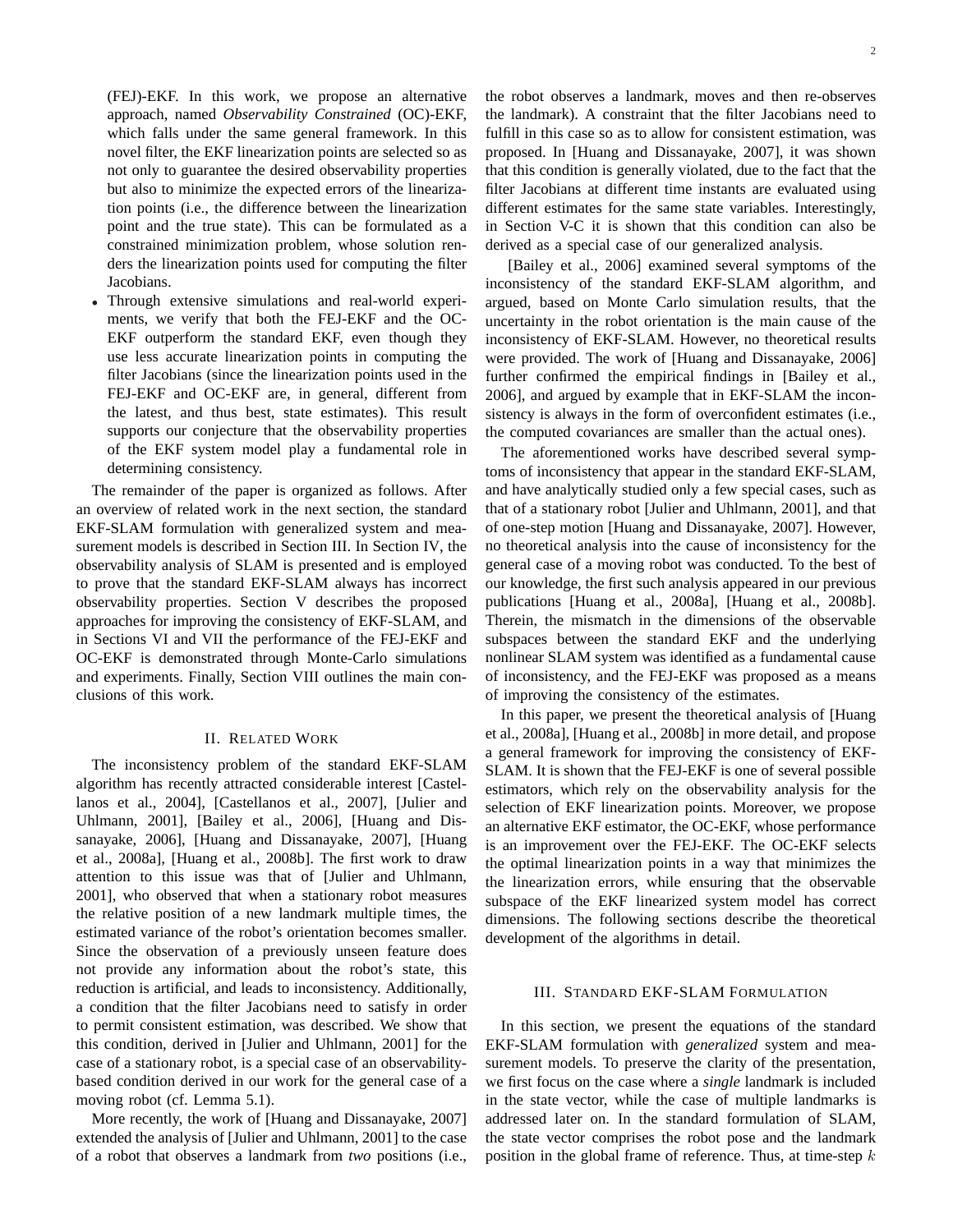the state vector is given by:

$$
\mathbf{x}_{k} = \begin{bmatrix} \mathbf{p}_{R_{k}}^{T} & \phi_{R_{k}} & \mathbf{p}_{L}^{T} \end{bmatrix}^{T} = \begin{bmatrix} \mathbf{x}_{R_{k}}^{T} & \mathbf{p}_{L}^{T} \end{bmatrix}^{T} \quad (1)
$$

where  $\mathbf{x}_{R_k} = [\mathbf{p}_{R_k}^T \quad \phi_{R_k}]^T$  denotes the robot pose, and  $\mathbf{p}_L$ is the landmark position. EKF-SLAM recursively evolves in two steps: propagation and update, based on the discrete-time process and measurement models, respectively.

## *A. EKF Propagation*

In the propagation step, the robot's odometry measurements are processed to obtain an estimate of the pose change between two consecutive time steps, and then employed in the EKF to propagate the robot state estimate. On the other hand, since the landmark is static, its state estimate does not change with the incorporation of a new odometry measurement. The EKF propagation equations are given by:<sup>1</sup>

$$
\hat{\mathbf{p}}_{R_{k+1|k}} = \hat{\mathbf{p}}_{R_{k|k}} + \mathbf{C}(\hat{\phi}_{R_{k|k}})^{R_k} \hat{\mathbf{p}}_{R_{k+1}}
$$
(2)

$$
\hat{\phi}_{R_{k+1|k}} = \hat{\phi}_{R_{k|k}} + {}^{R_k}\hat{\phi}_{R_{k+1}}
$$
\n(3)

$$
\hat{\mathbf{p}}_{L_{k+1|k}} = \hat{\mathbf{p}}_{L_{k|k}} \tag{4}
$$

where  $\mathbf{C}(\cdot)$  denotes the 2 × 2 rotation matrix, and  $R_k \hat{\mathbf{x}}_{R_{k+1}} =$  $\left[\begin{array}{cc} R_k \hat{\mathbf{p}}_{R_{k+1}}^T & R_k \hat{\phi}_{R_{k+1}} \end{array}\right]^T$  is the odometry-based estimate of the robot's motion between time-steps k and  $k + 1$ . This estimate is corrupted by zero-mean, white Gaussian noise  $\mathbf{w}_k = {R_k} \mathbf{x}_{R_{k+1}} - {R_k} \dot{\mathbf{x}}_{R_{k+1}}$ , with covariance matrix  $\mathbf{Q}_k$ . This process model is nonlinear, and can be described by the following generic nonlinear function:

$$
\mathbf{x}_{k+1} = \mathbf{f}(\mathbf{x}_k, \mathbf{R}_k \hat{\mathbf{x}}_{R_{k+1}} + \mathbf{w}_k)
$$
 (5)

In addition to the state propagation equations, the linearized error-state propagation equation is necessary for the EKF. This is given by:

$$
\tilde{\mathbf{x}}_{k+1|k} = \begin{bmatrix} \mathbf{\Phi}_{R_k} & \mathbf{0}_{3\times 2} \\ \mathbf{0}_{2\times 3} & \mathbf{I}_2 \end{bmatrix} \begin{bmatrix} \tilde{\mathbf{x}}_{R_k|k} \\ \tilde{\mathbf{p}}_{L_k|k} \end{bmatrix} + \begin{bmatrix} \mathbf{G}_{R_k} \\ \mathbf{0}_{2\times 2} \end{bmatrix} \mathbf{w}_k
$$
  
\n
$$
\triangleq \mathbf{\Phi}_k \tilde{\mathbf{x}}_{k|k} + \mathbf{G}_k \mathbf{w}_k
$$
\n(6)

where  $\Phi_{R_k}$  and  $\mathbf{G}_{R_k}$  are obtained from the state propagation equations  $(2)-(3)$ :

$$
\mathbf{\Phi}_{R_k} = \begin{bmatrix} \mathbf{I}_2 & \mathbf{J} \mathbf{C} (\hat{\phi}_{R_{k|k}})^{R_k} \hat{\mathbf{p}}_{R_{k+1}} \\ \mathbf{0}_{1 \times 2} & 1 \end{bmatrix}
$$
(7)

$$
\equiv \begin{bmatrix} \mathbf{I}_2 & \mathbf{J} \left( \hat{\mathbf{p}}_{R_{k+1|k}} - \hat{\mathbf{p}}_{R_{k|k}} \right) \\ \mathbf{0}_{1 \times 2} & 1 \end{bmatrix}
$$
(8)

$$
\mathbf{G}_{R_k} = \begin{bmatrix} \mathbf{C}(\hat{\phi}_{R_{k|k}}) & \mathbf{0}_{2\times 1} \\ \mathbf{0}_{1\times 2} & 1 \end{bmatrix}
$$
(9)

with  $J \triangleq$  $\begin{bmatrix} 0 & -1 \\ 1 & 0 \end{bmatrix}.$ 

It is important to point out that the form of the propagation equations presented above is general, and holds for any robot kinematic model (e.g., unicycle, bicycle, or Ackerman model). In Appendix A, we derive the expressions for (2)-(4), as well as the state and noise Jacobians, for the common case where the unicycle model is used.

## *B. EKF Update*

During SLAM, the measurement used for updates in the EKF is a function of the relative position of the landmark with respect to the robot:

$$
\mathbf{z}_k = \mathbf{h}(\mathbf{x}_k) + \mathbf{v}_k = \mathbf{h} \left( \begin{matrix} R_k \\ \mathbf{p}_L \end{matrix} \right) + \mathbf{v}_k \tag{10}
$$

where  ${}^{R_k}$  $\mathbf{p}_L = \mathbf{C}^T(\phi_{R_k})(\mathbf{p}_L - \mathbf{p}_{R_k})$  is the position of the landmark with respect to the robot at time-step  $k$ , and  $v_k$  is zero-mean Gaussian measurement noise with covariance  $\mathbf{R}_k$ . In this work, we allow h to be *any* measurement function. For instance,  $z_k$  can be a direct measurement of relative position, a pair of range and bearing measurements, bearing-only measurements from monocular cameras, etc. Generally, the measurement function is nonlinear, and hence it is linearized for use in the EKF. The linearized measurement error equation is given by: ·  $\overline{a}$ 

$$
\tilde{\mathbf{z}}_k \simeq \begin{bmatrix} \mathbf{H}_{R_k} & \mathbf{H}_{L_k} \end{bmatrix} \begin{bmatrix} \tilde{\mathbf{x}}_{R_{k|k-1}} \\ \tilde{\mathbf{p}}_{L_{k|k-1}} \end{bmatrix} + \mathbf{v}_k
$$
\n
$$
\triangleq \mathbf{H}_k \tilde{\mathbf{x}}_{k|k-1} + \mathbf{v}_k
$$
\n(11)

where  $H_{R_k}$  and  $H_{L_k}$  are the Jacobians of h with respect to the robot pose and the landmark position, respectively, evaluated at the state estimate  $\hat{\mathbf{x}}_{k|k-1}$ . Using the chain rule of differentiation, these are computed as:

$$
\mathbf{H}_{R_k} = (\nabla \mathbf{h}_k) \mathbf{C}^T (\hat{\phi}_{R_{k|k-1}}) \begin{bmatrix} -\mathbf{I}_2 & -\mathbf{J} (\hat{\mathbf{p}}_{L_{k|k-1}} - \hat{\mathbf{p}}_{R_{k|k-1}}) \end{bmatrix}
$$
(12)

$$
\mathbf{H}_{L_k} = (\nabla \mathbf{h}_k) \mathbf{C}^T (\hat{\phi}_{R_{k|k-1}}) \tag{13}
$$

where  $\nabla \mathbf{h}_k$  denotes the Jacobian of h with respect to the robot-relative landmark position (i.e., with respect to the vector  $R_k$  p<sub>L</sub>), evaluated at the state estimate  $\hat{\mathbf{x}}_{k|k-1}$ .

#### IV. SLAM OBSERVABILITY ANALYSIS

In this section, we perform an observability analysis for the generalized EKF-SLAM formulation derived in the previous section, and compare its properties with those of the underlying nonlinear system. Based on this analysis, we draw conclusions about the consistency of the filter. We note that, to keep the presentation clear, some intermediate steps of the derivations have been omitted. The interested reader is referred to [Huang et al., 2008c] for details.

It should be pointed out that the observability properties of SLAM have been studied in only a few cases in the literature. In particular, [Andrade-Cetto and Sanfeliu, 2004], [Andrade-Cetto and Sanfeliu, 2005] investigated the observability of a simple *linear time-invariant* (LTI) SLAM system, and showed that it is unobservable. The work of [Vidal-Calleja et al., 2007] approximated the SLAM system by a *piecewise constant linear* (PWCL) one, and applied the technique of [Goshen-Meskin and Bar-Itzhack, 1992] to study the observability properties of bearing-only SLAM. On the other hand, in [Lee

<sup>&</sup>lt;sup>1</sup>Throughout this paper the subscript  $\ell|j$  refers to the estimate of a quantity at time-step  $\ell$ , after all measurements up to time-step  $j$  have been processed.  $\hat{x}$  is used to denote the estimate of a random variable x, while  $\tilde{x} = x - \hat{x}$  is the error in this estimate.  $\mathbf{0}_{m \times n}$  and  $\mathbf{1}_{m \times n}$  denote  $m \times n$  matrices of zeros and ones, respectively, while  $I_n$  is the  $n \times n$  identity matrix. Finally, we use the concatenated forms  $s\phi$  and  $c\phi$  to denote the sin  $\phi$  and  $\cos \phi$  functions, respectively.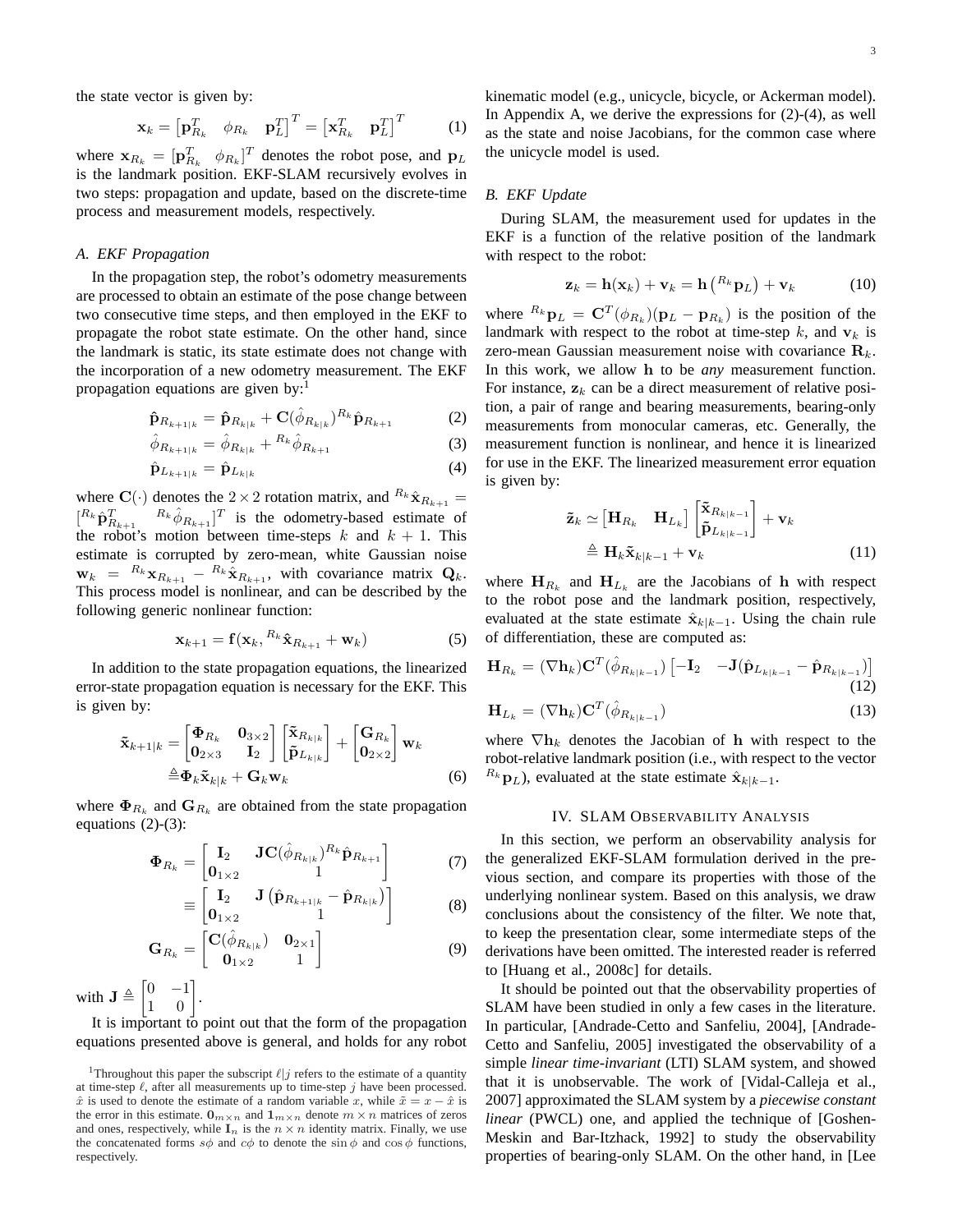et al., 2006], [Huang et al., 2008a] the observability properties of the nonlinear SLAM system were studied using the nonlinear observability rank condition introduced by [Hermann and Krener, 1977]. These works proved that the nonlinear SLAM system is unobservable, with three unobservable degrees of freedom.

All the aforementioned approaches examine the observability properties of the nonlinear SLAM system, or of linear approximations to it. However, to the best of our knowledge, an analysis of the observability properties of the EKF *linearized error-state* system model had not been carried out prior to our work [Huang et al., 2008a], [Huang et al., 2008b]. Since this model is the one used in any actual EKF implementation, a lack of understanding of its observability properties appears to be a significant limitation. In fact, as shown in this paper, these properties play a significant role in determining the consistency of the filter, and form the basis of our approach for improving the performance of the estimator.

#### *A. Nonlinear Observability Analysis for SLAM*

We start by carrying out the observability analysis for the continuous-time nonlinear SLAM system. This analysis is based on the *observability rank condition* introduced in [Hermann and Krener, 1977]. Specifically, Theorem 3.11 therein states that "*if a nonlinear system is locally weakly observable, the observability rank condition is satisfied generically*". We here show that the SLAM system does not satisfy the observability rank condition, and thus it is not locally weakly observable nor locally observable. In particular, we conduct the analysis for a general measurement model, instead of only relative-position or distance-bearing measurements as in [Huang et al., 2008a], [Lee et al., 2006].

For the continuous-time analysis, we employ a unicycle kinematic model, although similar conclusions can be drawn if different models are used [Lee et al., 2006]. The process model in continuous-time form is given by:

$$
\begin{bmatrix}\n\dot{x}_R(t) \\
\dot{y}_R(t) \\
\dot{\phi}_R(t) \\
\dot{x}_L(t) \\
\dot{y}_L(t)\n\end{bmatrix} = \begin{bmatrix}\nc\phi_R(t) \\
s\phi_R(t) \\
0 \\
0 \\
0 \\
0\n\end{bmatrix} v(t) + \begin{bmatrix}\n0 \\
0 \\
1 \\
0 \\
0 \\
0\n\end{bmatrix} \omega(t) \n\Rightarrow \dot{\mathbf{x}}(t) = \mathbf{f}_1 v(t) + \mathbf{f}_2 \omega(t)
$$
\n(14)

where  $\mathbf{u} \triangleq$  $\begin{bmatrix} v & \omega \end{bmatrix}^T$  is the control input, consisting of linear and rotational velocity. Since any type of measurement during SLAM is a function of the relative position of the landmark with respect to the robot, we can write the measurement model in the following generic form:

$$
z(t) = h(\rho, \psi) \tag{15}
$$

$$
\rho = ||\mathbf{p}_L - \mathbf{p}_R||\tag{16}
$$

$$
\psi = \operatorname{atan2}(y_L - y_R, x_L - x_R) - \phi_R \tag{17}
$$

where  $\rho$  and  $\psi$  are the robot-to-landmark relative distance and bearing angle, respectively. Note that parameterizing the measurement with respect to  $\rho$  and  $\psi$  is equivalent to parameterizing it with respect to the relative landmark position expressed in the robot frame,  ${}^{R}P_{L}$ . The relation between these expressed in the robot frame,  ${}^{t}\mathbf{p}_L$ . The relation between these<br>quantities is  ${}^{R}\mathbf{p}_L = \rho \begin{bmatrix} c\psi \\ s\psi \end{bmatrix}$ . The analysis will be based on the following lemma:

*Lemma 4.1:* All the Lie derivatives of the nonlinear SLAM system (cf. (14) and (15)) are functions of  $\rho$  and  $\psi$  only.

#### *Proof:* See Appendix B

We will now employ this result for the nonlinear observability analysis. In particular, assume that a number of different measurements are available,  $z_i = h_i(\rho, \psi)$ ,  $i = 1, 2, ..., n$ . Then, since all the Lie derivatives for all measurements are functions of  $\rho$  and  $\psi$  only, we can prove the following:

*Lemma 4.2:* The space spanned by all the k-th order Lie derivatives  $L_{\mathbf{f}_j}^k h_i$  ( $\forall k \in \mathbb{N}, j = 1, 2, i = 1, 2, ..., n$ ) is denoted by  $G$ , and the space  $dG$  spanned by the gradients of the elements of  $G$  is given by:

$$
d\mathcal{G} = \text{span}\begin{bmatrix} s\phi_R & -c\phi_R & -c\phi_R \delta x - s\phi_R \delta y & -s\phi_R & c\phi_R \\ c\phi_R & s\phi_R & s\phi_R \delta x - c\phi_R \delta y & -c\phi_R & -s\phi_R \end{bmatrix}
$$

where  $\delta x \triangleq x_L - x_R$  and  $\delta y \triangleq y_L - y_R$ .

# *Proof:* See Appendix C

The matrix shown above is the "observability matrix" for the nonlinear SLAM system under consideration. Clearly, this is not a full-rank matrix, and the system is unobservable. Intuitively, this is a consequence of the fact that we cannot gain *absolute*, but rather only *relative* state information from the available measurements. Even though the notion of an "unobservable subspace" cannot be strictly defined for this system, the physical interpretation of the basis of  $dG^{\perp}$  will give us useful information for our analysis in Section IV-B. By inspection, we see that one possible basis for the space  $d\mathcal{G}^{\perp}$  is given by:

$$
dG^{\perp} = \text{span}\begin{bmatrix} 1 & 0 & -y_R \\ 0 & 1 & x_R \\ 0 & 0 & 1 \\ 1 & 0 & -y_L \\ 0 & 1 & x_L \end{bmatrix} \triangleq \text{span}\begin{bmatrix} \mathbf{n}_1 & \mathbf{n}_2 & \mathbf{n}_3 \end{bmatrix} \quad (18)
$$

From the structure of the vectors  $n_1$  and  $n_2$  we see that a change in the state by  $\Delta x = \alpha n_1 + \beta n_2, \ \alpha, \beta \in \mathbb{R}$ corresponds to a "shifting" of the  $x-y$  plane by  $\alpha$  units along x, and by  $\beta$  units along y. Thus, if the robot and landmark positions are shifted equally, the states x and  $x + \Delta x$  will be indistinguishable given the measurements. To understand the physical meaning of  $n_3$ , we consider the case where the  $x - y$  plane is rotated by a small angle  $\delta \phi$ . Rotating the coordinate system transforms any point  $\mathbf{p} = \begin{bmatrix} x & y \end{bmatrix}^T$  to a point  $\mathbf{p}' = [x' \ y']^T$ , given by:

$$
\begin{bmatrix} x' \\ y' \end{bmatrix} = \mathbf{C}(\delta \phi) \begin{bmatrix} x \\ y \end{bmatrix} \simeq \begin{bmatrix} 1 & -\delta \phi \\ \delta \phi & 1 \end{bmatrix} \begin{bmatrix} x \\ y \end{bmatrix} = \begin{bmatrix} x \\ y \end{bmatrix} + \delta \phi \begin{bmatrix} -y \\ x \end{bmatrix}
$$

where we have employed the small angle approximations  $c(\delta \phi) \simeq 1$  and  $s(\delta \phi) \simeq \delta \phi$ . Using this result, we see that if the plane containing the robot and landmarks is rotated by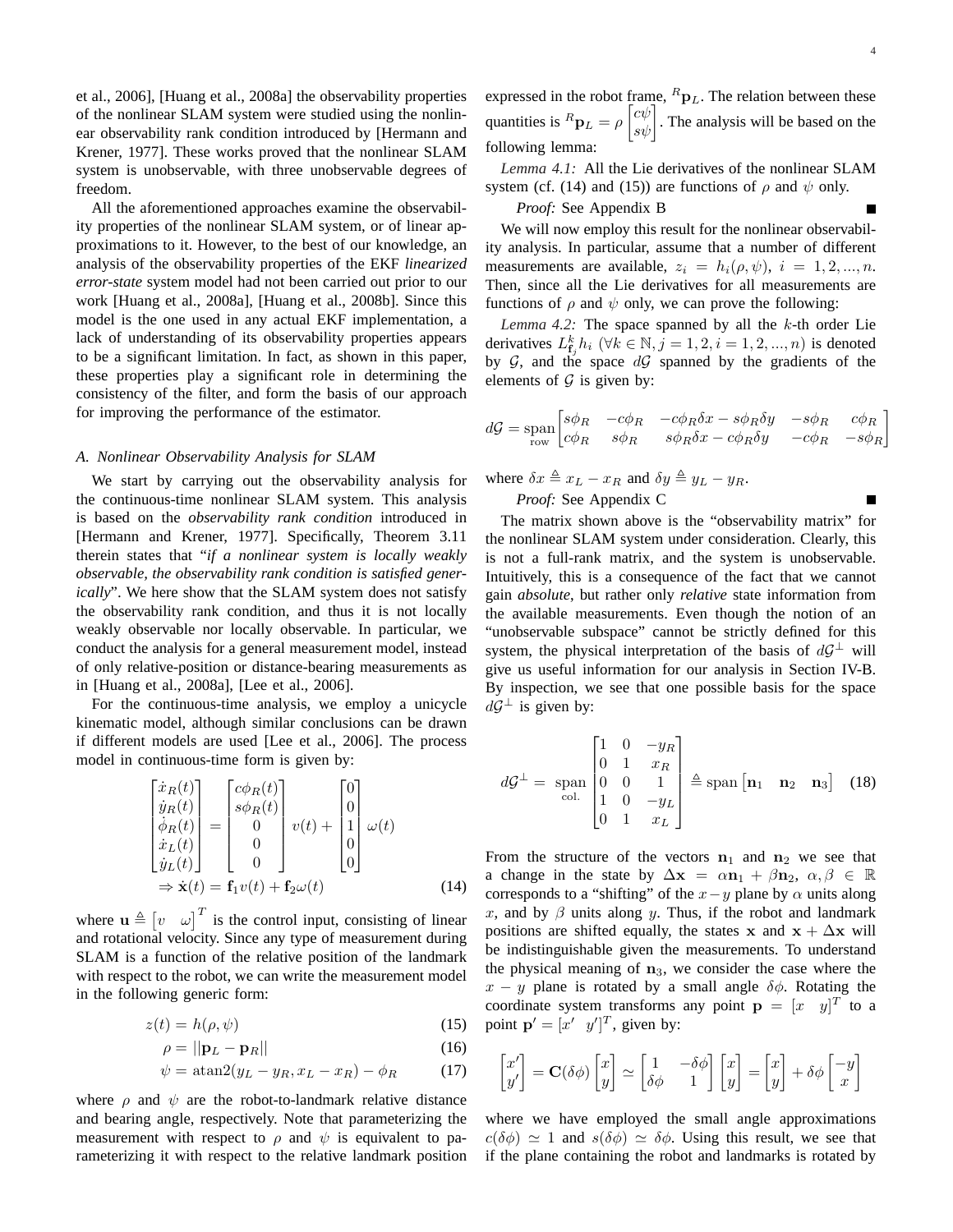$\delta\phi$ , the SLAM state vector will change to:

$$
\mathbf{x}' = \begin{bmatrix} x'_R \\ y'_R \\ \phi'_R \\ x'_L \\ y'_L \end{bmatrix} \simeq \begin{bmatrix} x_R \\ y_R \\ \phi_R \\ x_L \\ y_L \end{bmatrix} + \delta\phi \begin{bmatrix} -y_R \\ x_R \\ 1 \\ -y_L \\ x_L \end{bmatrix} = \mathbf{x} + \delta\phi \mathbf{n}_3 \qquad (19)
$$

which indicates that the vector  $n_3$  corresponds to a rotation of the  $x - y$  plane. Since  $n_3 \in d\mathcal{G}^{\perp}$ , this result shows that any such rotation is unobservable, and will cause no change to the measurements. The preceding analysis for the meaning of the basis vectors of  $d\mathcal{G}^{\perp}$  agrees with intuition, which dictates that the *global coordinates* of the state vector in SLAM (rotation and translation) are unobservable.

## *B. EKF-SLAM Observability Analysis*

In the previous section, it was shown that the underlying physical system in SLAM has three unobservable degrees of freedom. Thus, when the EKF is used for state estimation in SLAM, we would expect that the system model employed by the EKF also shares this property. However, in this section we show that this is not the case, since the unobservable subspace of the linearized error-state model of the standard EKF is generally of dimension only 2.

First recall that in general the Jacobian matrices  $\Phi_k$ ,  $\mathbf{G}_k$ , and  $H_k$  used in the EKF-SLAM linearized error-state model  $(cf. (6) and (11))$ , are defined as:

$$
\Phi_k = \nabla_{\mathbf{x}_k} \mathbf{f} \Big|_{\{\mathbf{x}_{k|k}^{\star}, \mathbf{x}_{k+1|k}^{\star}, \mathbf{0}\}} \tag{20}
$$

$$
\mathbf{G}_k = \nabla_{\mathbf{w}_k} \mathbf{f} \Big|_{\{\mathbf{x}_{k|k}^{\star}, \mathbf{0}\}} \tag{21}
$$

$$
\mathbf{H}_k = \nabla_{\mathbf{x}_k} \mathbf{h} \Big|_{\mathbf{x}_{k|k-1}^{\star}}
$$
 (22)

In these expressions,  $\mathbf{x}_{\ell|\ell-1}^{\star}$  and  $\mathbf{x}_{\ell|\ell}^{\star}$  ( $\ell = k, k+1$ ) denote the *linearization points* for the state  $x_\ell$ , used for evaluating the Jacobians before and after the EKF update at time-step  $\ell$ , respectively. A linearization point equal to the zero vector is chosen for the noise. The EKF employs the above linearized system model for propagating and updating the estimates of the state vector and covariance matrix, and thus the observability properties of this model affect the performance of the estimator. To the best of our knowledge, a study of these properties has not been carried out in the past, and is one of the main contributions of this work.

Since the linearized error-state model for EKF-SLAM is time-varying, we employ the *local observability matrix* [Chen et al., 1990] to perform the observability analysis. Specifically, the local observability matrix for the time interval between time-steps  $k_o$  and  $k_o + m$  is defined as:

$$
\mathbf{M} \triangleq \begin{bmatrix}\n\mathbf{H}_{k_o} \\
\mathbf{H}_{k_o+1} \boldsymbol{\Phi}_{k_o} \\
\vdots \\
\mathbf{H}_{k_o+m} \boldsymbol{\Phi}_{k_o+m-1} \cdots \boldsymbol{\Phi}_{k_o}\n\end{bmatrix}
$$
\n(23)\n
$$
= \begin{bmatrix}\n\mathbf{H}_{R_{k_o}} \\
\mathbf{H}_{R_{k_o+1}} \boldsymbol{\Phi}_{R_{k_o}} \\
\vdots \\
\mathbf{H}_{R_{k_o+n}} \boldsymbol{\Phi}_{R_{k_o+m-1}} \cdots \boldsymbol{\Phi}_{R_{k_o}} \\
\vdots \\
\mathbf{H}_{R_{k_o+n}} \boldsymbol{\Phi}_{R_{k_o+m-1}} \cdots \boldsymbol{\Phi}_{R_{k_o}} \\
\mathbf{H}_{L_{k_o+n}}\n\end{bmatrix}
$$
\n(24)\n
$$
= \mathbf{M}(\mathbf{x}_{k_o|k_o-1}^{\star}, \mathbf{x}_{k_o|k_o}^{\star}, \dots, \mathbf{x}_{k_o+m|k_o+m-1}^{\star}, \mathbf{x}_{k_o+m|k_o+m}^{\star})
$$
\n(25)

where (24) is obtained by substituting the matrices  $\Phi_k$  and  $\mathbf{H}_k$  (cf. (6) and (11), respectively) into (23). The last expression, (25), makes explicit the fact that the observability matrix is a function of the linearization points used in computing all the Jacobians within the time interval  $[k_o, k_o + m]$ . In turn, this implies that *the choice of linearization points affects the observability properties* of the linearized error-state system of the EKF. This key fact is the basis of our analysis. In the following, we discuss different possible choices for linearization, and the observability properties of the corresponding linearized systems.

*1) Ideal EKF-SLAM:* Before considering the rank of the matrix M, which is constructed using the *estimated* values of the state in the filter Jacobians, it is interesting to study the observability properties of the "oracle", or "ideal" EKF (i.e., the filter whose Jacobians are evaluated using the *true* values of the state variables, in other words,  $\mathbf{x}_{k|k-1}^* = \mathbf{x}_{k|k}^* = \mathbf{x}_k$ , for all  $k$ ). In the following, all matrices evaluated using the true state values are denoted by the symbol " $\degree$ ".

We start by noting that (cf.  $(8)$ ):

$$
\breve{\mathbf{\Phi}}_{R_{k_o+1}} \breve{\mathbf{\Phi}}_{R_{k_o}} = \begin{bmatrix} \mathbf{I}_2 & \mathbf{J} \left( \mathbf{p}_{R_{k_o+2}} - \mathbf{p}_{R_{k_o}} \right) \\ \mathbf{0}_{1 \times 2} & 1 \end{bmatrix}
$$
 (26)

Based on this property, it is easy to show by induction that:

$$
\breve{\mathbf{\Phi}}_{R_{k_o+\ell-1}}\breve{\mathbf{\Phi}}_{R_{k_o+\ell-2}}\cdots \breve{\mathbf{\Phi}}_{R_{k_o}} = \begin{bmatrix} \mathbf{I}_2 & \mathbf{J} \left(\mathbf{p}_{R_{k_o+\ell}} - \mathbf{p}_{R_{k_o}}\right) \\ \mathbf{0}_{1\times 2} & 1 \end{bmatrix}
$$

which holds for all  $\ell > 0$ . Using this result, and substituting for the measurement Jacobians from (12) and (13), we can prove the following useful identity:

$$
\tilde{\mathbf{H}}_{R_{k_o+\ell}} \tilde{\mathbf{\Phi}}_{R_{k_o+\ell-1}} \cdots \tilde{\mathbf{\Phi}}_{R_{k_o}}\n\n= (\nabla \tilde{\mathbf{h}}_{k_o+\ell}) \mathbf{C}^T (\phi_{R_{k_o+\ell}}) [-\mathbf{I}_2 \quad -\mathbf{J}(\mathbf{p}_L - \mathbf{p}_{R_{k_o}})]\n\n= \mathbf{H}_{L_{k_o+\ell}} [-\mathbf{I}_2 \quad -\mathbf{J}(\mathbf{p}_L - \mathbf{p}_{R_{k_o}})]
$$
\n(27)

which holds for all  $\ell > 0$ . The observability matrix M can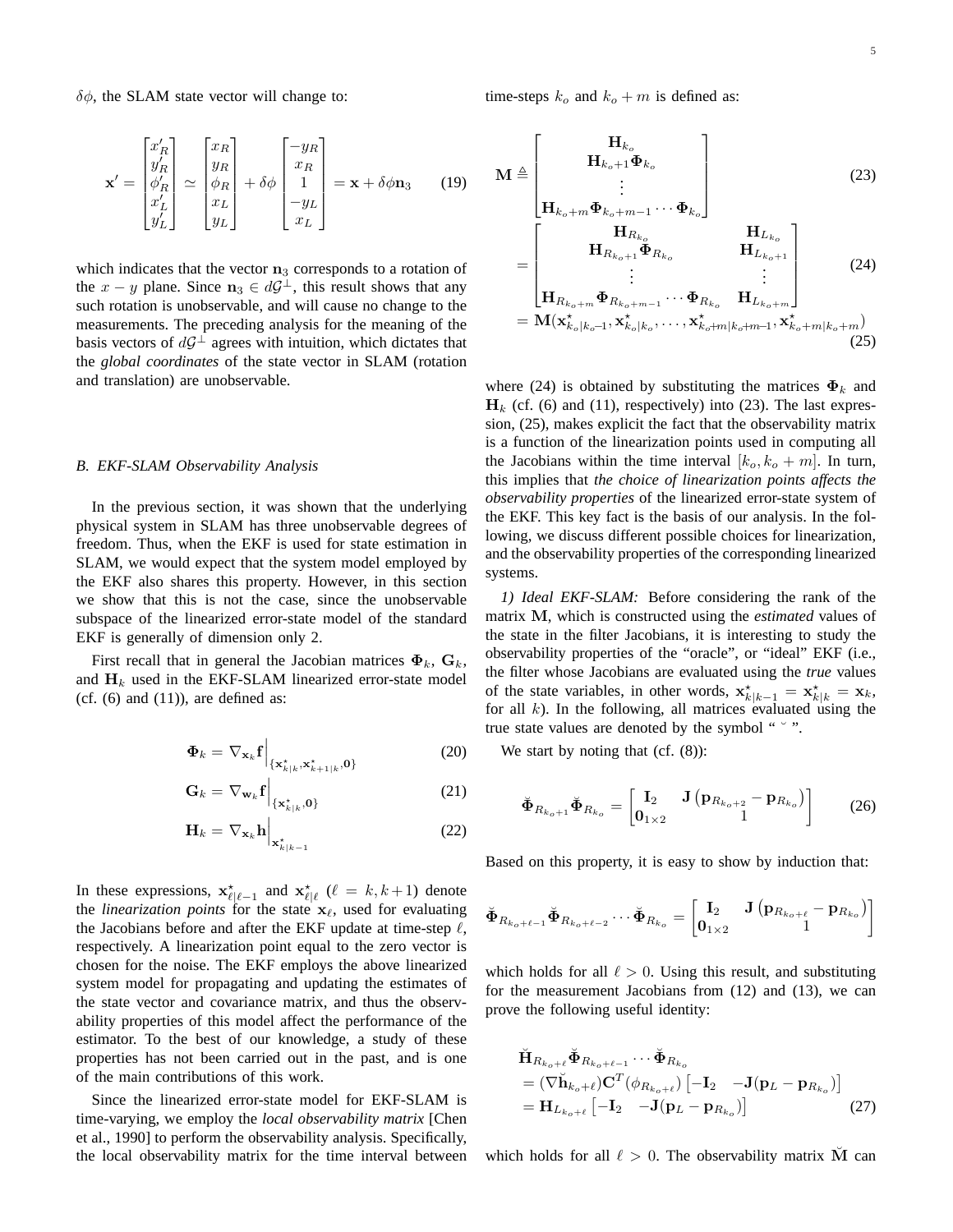now be written as:

$$
\tilde{\mathbf{M}} = \underbrace{\mathbf{Diag} \left( \breve{\mathbf{H}}_{L_{k_o}}, \breve{\mathbf{H}}_{L_{k_o+1}}, \cdots, \breve{\mathbf{H}}_{L_{k_o+m}} \right)}_{\times} \times \underbrace{\begin{bmatrix} -\mathbf{I}_2 & -\mathbf{J} (\mathbf{p}_L - \mathbf{p}_{R_{k_o}}) & \mathbf{I}_2 \\ -\mathbf{I}_2 & -\mathbf{J} (\mathbf{p}_L - \mathbf{p}_{R_{k_o}}) & \mathbf{I}_2 \\ \vdots & \vdots & \vdots \\ -\mathbf{I}_2 & -\mathbf{J} (\mathbf{p}_L - \mathbf{p}_{R_{k_o}}) & \mathbf{I}_2 \end{bmatrix}}_{\tilde{\mathbf{N}}}
$$
\n(28)

*Lemma 4.3:* The rank of the observability matrix,  $\tilde{M}$ , of the ideal EKF is 2.

*Proof:* The rank of the product of the matrices  $\check{D}$  and  $\check{N}$ is given by  $(cf. (4.5.1)$  in [Meyer, 2001]):

$$
rank(\breve{\mathbf{D}}\breve{\mathbf{N}}) = rank(\breve{\mathbf{N}}) - dim(\mathcal{N}(\breve{\mathbf{D}})\bigcap \mathcal{R}(\breve{\mathbf{N}}))
$$
 (29)

Since  $\tilde{N}$  comprises  $m + 1$  repetitions of the same  $2 \times 5$  block row, it is clear that rank( $\tilde{N}$ ) = 2, and the range of  $\tilde{N}$ ,  $\mathcal{R}(\tilde{N})$ , is spanned by the vectors  $\mathbf{u}_1$  and  $\mathbf{u}_2$ , defined as follows:

$$
\begin{bmatrix} \mathbf{u}_1 & \mathbf{u}_2 \end{bmatrix} = \begin{bmatrix} \mathbf{I}_2 \\ \vdots \\ \mathbf{I}_2 \end{bmatrix} \tag{30}
$$

We now observe that in general  $\mathbf{\check{D}}\mathbf{u}_i \neq \mathbf{0}$ , for  $i = 1, 2$ . Moreover, note that any vector  $y \in \mathcal{R}(N) \setminus 0$  can be written as  $y = \alpha_1 u_1 + \alpha_2 u_2$  for some  $\alpha_1, \alpha_2 \in \mathbb{R}$ , where  $\alpha_1$  and  $\alpha_2$  are not simultaneously equal to zero. Thus, we see that in general  $\tilde{D}y = \alpha_1 \tilde{D}u_1 + \alpha_2 \tilde{D}u_2 \neq 0$ , which implies that y does not belong to the nullspace  $\mathcal{N}(\mathbf{D})$  of  $\mathbf{D}$ . Therefore,  $\dim(\mathcal{N}(\mathbf{D}) \cap \mathcal{R}(\mathbf{N})) = 0$ , and, finally, rank $(\mathbf{M}) =$  $rank(\breve{N}) - dim(\mathcal{N}(\breve{D}) \bigcap \mathcal{R}(\breve{N})) = rank(\breve{N}) = 2.$ 

Most importantly, it can be easily verified that a basis for the right nullspace of  $\dot{N}$  (and thus for the right nullspace of  $\dot{M}$ ) is given by the vectors shown in (18). Thus, the unobservable subspace of the ideal EKF system model is *identical* to the space  $d\mathcal{G}^{\perp}$ , which contains the unobservable directions of the nonlinear SLAM system. We therefore see that if it was possible to evaluate the Jacobians using the true state values, the linearized error-state model employed in the EKF would have observability properties similar to those of the actual, nonlinear SLAM system.

The preceding analysis was carried out for the case where a single landmark is included in the state vector. We now examine the more general case where  $M > 1$  landmarks are included in the state. Suppose the M landmarks are observed at time-step  $k_o + \ell$  ( $\ell > 0$ ), then the measurement matrix  $\check{H}_{k_0+\ell}$  is given by:<sup>2</sup>

$$
\breve{\mathbf{H}}_{k_o+\ell} = \begin{bmatrix} \breve{\mathbf{H}}_{R_{k_o+\ell}}^{(1)} & \breve{\mathbf{H}}_{L_{k_o+\ell}}^{(1)} & \cdots & \mathbf{0} \\ \vdots & \vdots & \ddots & \vdots \\ \breve{\mathbf{H}}_{R_{k_o+\ell}}^{(M)} & \mathbf{0} & \cdots & \breve{\mathbf{H}}_{L_{k_o+\ell}}^{(M)} \end{bmatrix}
$$
(31)

<sup>2</sup>We here assume that all  $M$  landmarks are observed at every time step in the time interval  $[k_o, k_o + m]$ . This is done only to simplify the notation, and is not a necessary assumption in the analysis.

where  $\check{H}_{R_{k_o+\ell}}^{(i)}$  and  $\check{H}_{L_{k_o+\ell}}^{(i)}$  ( $i = 1, 2, ..., M$ ), are obtained by (12) and (13) using the true values of the states, respec-

$$
\widetilde{\mathbf{M}} = \begin{bmatrix}\n\widetilde{\mathbf{H}}_{R_{k_o}}^{(1)} & \widetilde{\mathbf{H}}_{L_{k_o}}^{(1)} & \cdots & 0 \\
\vdots & \vdots & \vdots & \ddots & \vdots \\
\widetilde{\mathbf{H}}_{R_{k_o}}^{(M)} & 0 & \cdots & \widetilde{\mathbf{H}}_{L_{k_o}}^{(M)} \\
\vdots & \vdots & \ddots & \vdots \\
\widetilde{\mathbf{H}}_{R_{k_o+1}}^{(M)} \widetilde{\Phi}_{R_{k_o}} & \widetilde{\mathbf{H}}_{L_{k_o+1}}^{(1)} & \cdots & 0 \\
\vdots & \vdots & \ddots & \vdots \\
\widetilde{\mathbf{H}}_{R_{k_o+m}}^{(M)} \widetilde{\Phi}_{R_{k_o}} & 0 & \cdots & \widetilde{\mathbf{H}}_{L_{k_o+1}}^{(M)} \\
\vdots & \vdots & \vdots & \vdots \\
\widetilde{\mathbf{H}}_{R_{k_o+m}}^{(1)} \widetilde{\Phi}_{R_{k_o+m-1}} & \cdots \widetilde{\Phi}_{R_{k_o}} & \widetilde{\mathbf{H}}_{L_{k_o+m}}^{(1)} & \cdots & 0 \\
\vdots & \vdots & \ddots & \vdots \\
\widetilde{\mathbf{H}}_{R_{k_o+m}}^{(M)} \widetilde{\Phi}_{R_{k_o+m-1}} & \cdots \widetilde{\Phi}_{R_{k_o}} & 0 & \cdots & \widetilde{\mathbf{H}}_{L_{k_o+m}}^{(M)}\n\end{bmatrix}
$$
\n(32)

tively. The observability matrix  $M$  now becomes:

Using the identity (27), substitution of the Jacobian matrices in (32) yields:

$$
\tilde{M} = \underbrace{\text{Diag}(\breve{H}_{L_{k_o}}^{(1)}, \cdots, \breve{H}_{L_{k_o+m}}^{(M)})}_{\breve{D}}
$$
\n
$$
\begin{bmatrix}\n-I_2 & -J(p_{L_1} - p_{R_{k_o}}) & I_2 & \cdots & 0_{2 \times 2} \\
\vdots & \vdots & \vdots & \ddots & \vdots \\
-I_2 & -J(p_{L_M} - p_{R_{k_o}}) & 0_{2 \times 2} & \cdots & I_2 \\
-I_2 & -J(p_{L_1} - p_{R_{k_o}}) & I_2 & \cdots & 0_{2 \times 2} \\
\vdots & \vdots & \vdots & \ddots & \vdots \\
-I_2 & -J(p_{L_M} - p_{R_{k_o}}) & 0_{2 \times 2} & \cdots & I_2 \\
\vdots & \vdots & \vdots & \vdots & \vdots \\
-I_2 & -J(p_{L_1} - p_{R_{k_o}}) & I_2 & \cdots & 0_{2 \times 2} \\
\vdots & \vdots & \vdots & \ddots & \vdots \\
-I_2 & -J(p_{L_M} - p_{R_{k_o}}) & 0_{2 \times 2} & \cdots & I_2\n\end{bmatrix}
$$
\n(33)

Clearly, the matrix  $\breve{N}$  now consists of  $m+1$  repetitions of the M block rows: ·

$$
\begin{bmatrix} -\mathbf{I}_2 & -\mathbf{J}(\mathbf{p}_{L_i} - \mathbf{p}_{R_{k_o}}) & \mathbf{0}_{2\times 2} & \cdots & \mathbf{I}_2 & \cdots & \mathbf{0}_{2\times 2} \\ \vdots & \vdots & \ddots & \vdots & \ddots & \vdots \\ \mathbf{I}_2 & \mathbf{I}_2 & \mathbf{I}_2 & \cdots & \mathbf{0}_{2\times 2} \end{bmatrix}
$$

for  $i = 1, 2, ..., M$ . Therefore, rank $(M) = 2M$ . Furthermore, by inspection, a possible basis for the right nullspace of  $\dot{M}$  is given by

$$
\mathcal{N}(\breve{\mathbf{M}}) = \text{span}\begin{bmatrix} \mathbf{I}_2 & \mathbf{J} \mathbf{p}_{R_{k_o}} \\ \mathbf{0}_{1 \times 2} & 1 \\ \mathbf{I}_2 & \mathbf{J} \mathbf{p}_{L_1} \\ \vdots & \vdots \\ \mathbf{I}_2 & \mathbf{J} \mathbf{p}_{L_M} \end{bmatrix}
$$
(34)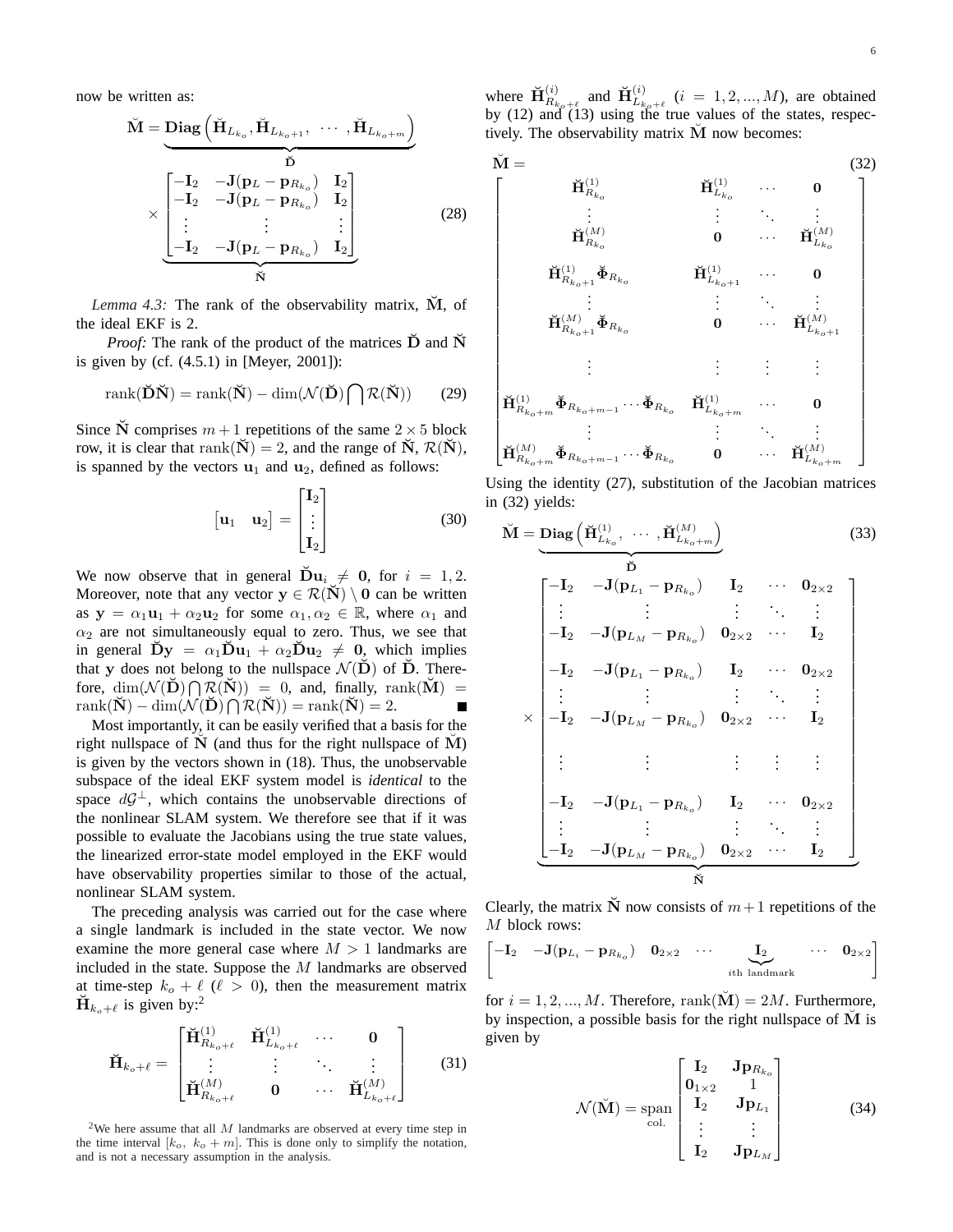Note the similarity of this result with that of (18). Clearly, the physical interpretation of this result is analogous to that of the single-landmark case: the global translation and orientation of the state vector are unobservable.

*2) Standard EKF-SLAM:* We now study the observability properties of the standard EKF-SLAM, in which the Jacobians are evaluated at the latest state estimates (i.e.,  $\mathbf{x}_{k|k-1}^{\star} = \hat{\mathbf{x}}_{k|k-1}$ and  $\mathbf{x}_{k|k}^* = \hat{\mathbf{x}}_{k|k}$ , for all k). Once again, we begin by examining the single-landmark case. By deriving an expression analogous to that of (26), we obtain (cf. Section IV-B1):

$$
\boldsymbol{\Phi}_{R_{k_o+1}} \boldsymbol{\Phi}_{R_{k_o}} = \begin{bmatrix} \mathbf{I}_2 & \mathbf{J} \left( \hat{\mathbf{p}}_{R_{k_o+2|k_o+1}} - \hat{\mathbf{p}}_{R_{k_o|k_o}} - \Delta \mathbf{p}_{R_{k_o+1}} \right) \\ \mathbf{0}_{1 \times 2} & 1 \end{bmatrix}
$$

where  $\Delta p_{R_{k_o+1}} \triangleq \hat{p}_{R_{k_o+1|k_o+1}} - \hat{p}_{R_{k_o+1|k_o}}$  is the correction in the robot position due to the EKF update at time-step  $k_o+1$ . Using induction, we can show that:

$$
\Phi_{R_{k_o+\ell-1}}\Phi_{R_{k_o+\ell-2}}\cdots\Phi_{R_{k_o}} =\n\begin{bmatrix}\n\mathbf{I}_2 & \mathbf{J}(\hat{\mathbf{p}}_{R_{k_o+\ell|k_o+\ell-1}} - \hat{\mathbf{p}}_{R_{k_o|k_o}} - \sum_{j=k_o+1}^{k_o+\ell-1} \Delta \mathbf{p}_{R_j})\n\mathbf{0}_{1\times 2} & 1\n\end{bmatrix}
$$
\n(35)

where  $\ell > 0$ . Therefore (cf. (11), (12), and (13))

H<sup>R</sup>ko+`Φ<sup>R</sup>ko+`−<sup>1</sup> · · · Φ<sup>R</sup>ko = H<sup>L</sup>ko+` × h −I<sup>2</sup> −J ³ pˆ<sup>L</sup>ko+`|ko+`−<sup>1</sup> − pˆ<sup>R</sup>ko|ko − P<sup>k</sup>o+`−<sup>1</sup> <sup>j</sup>=ko+1 ∆p<sup>R</sup><sup>j</sup> ´i (36)

Using this result, we can write  $M$  (cf.  $(24)$ ) as:

$$
\mathbf{M} = \underbrace{\mathbf{Diag}(\mathbf{H}_{L_{k_o}}, \mathbf{H}_{L_{k_o+1}}, \cdots, \mathbf{H}_{L_{k_o+m}})}_{\sim}
$$
 (37)

$$
\begin{bmatrix}\n-\mathbf{I}_2 & -\mathbf{J} \left( \hat{\mathbf{p}}_{L_{k_o|k_o-1}} - \hat{\mathbf{p}}_{R_{k_o|k_o-1}} \right) & \mathbf{I}_2 \\
-\mathbf{I}_2 & -\mathbf{J} \left( \hat{\mathbf{p}}_{L_{k_o+1|k_o}} - \hat{\mathbf{p}}_{R_{k_o|k_o}} \right) & \mathbf{I}_2\n\end{bmatrix}
$$

$$
\times \begin{vmatrix}\n-I_2 & -J\left(\hat{\mathbf{p}}_{L_{k_o+1|k_o}} - \hat{\mathbf{p}}_{R_{k_o|k_o}}\right) & I_2 \\
-I_2 & -J\left(\hat{\mathbf{p}}_{L_{k_o+2|k_o+1}} - \hat{\mathbf{p}}_{R_{k_o|k_o}} - \Delta \mathbf{p}_{R_{k_o+1}}\right) & I_2\n\end{vmatrix}
$$

$$
\begin{bmatrix}\n\vdots & \vdots & \vdots & \vdots \\
-\mathbf{I}_{2} & -\mathbf{J} \left( \hat{\mathbf{p}}_{L_{k_{o}+m|k_{o}+m-1}} - \hat{\mathbf{p}}_{R_{k_{o}|k_{o}}} - \sum_{j=k_{o}+1}^{k_{o}+m-1} \Delta \mathbf{p}_{R_{j}} \right) & \mathbf{I}_{2}\n\end{bmatrix}
$$

*Lemma 4.4:* The rank of the observability matrix, M, of the system model of the standard EKF is equal to 3.

*Proof:* First, we note that the estimates of any given state variable at different time instants are generally different. Hence, in contrast to the case of the ideal EKF-SLAM, the following inequalities generally hold:  $\hat{\mathbf{p}}_{R_{k_o+i|k_o+i-1}} \neq$  $\hat{\mathbf{p}}_{R_{k_o+i|k_o+i}}$  and  $\hat{\mathbf{p}}_{L_{k_o+i|k_o+i-1}} \neq \hat{\mathbf{p}}_{L_{k_o+\ell|k_o+\ell-1}},$  for  $i \neq \ell$ . Therefore, the third column of  $N$  will be, in general, a vector with unequal elements, and thus rank( $N$ ) = 3. Proceeding similarly to the proof of Lemma 4.3, we first find one possible basis for the range space of N,  $\mathcal{R}(N)$ . By inspection, we see that such a basis is given simply by the first 3 columns of N, which we denote by  $\mathbf{u}_i$  ( $i = 1, 2, 3$ ). Moreover, it can be verified that generally  $\mathbf{D}\mathbf{u}_i \neq \mathbf{0}$ . Therefore,  $\dim(\mathcal{N}(\mathbf{D}) \cap \mathcal{R}(\mathbf{N})) = 0$ , and finally rank $(\mathbf{M}) = \text{rank}(\mathbf{N}) \dim(\mathcal{N}(\mathbf{D})\bigcap \mathcal{R}(\mathbf{N})) = \text{rank}(\mathbf{N}) = 3.$  $\blacksquare$ 

We thus see that the linearized error-state model employed in the standard EKF-SLAM has different observability properties than that of the ideal EKF-SLAM (cf. Lemma 4.3) and that of the underlying nonlinear system (cf. Lemma 4.2). In particular, by processing the measurements collected in the interval  $[k_o, k_o + m]$ , the filter acquires information in 3 dimensions of the state space (along the directions corresponding to the observable subspace of the EKF). However, the measurements actually provide information in only 2 directions of the state space (i.e., the robot-to-landmark relative position).

As a result, the EKF gains "spurious information" along the unobservable directions of the underlying nonlinear SLAM system, which leads to inconsistency.

To probe further, we note that the basis of the right nullspace of M is given by:

$$
\mathcal{N}(\mathbf{M}) = \text{span}_{\text{col.}} \begin{bmatrix} \mathbf{I}_2 \\ \mathbf{0}_{1 \times 2} \\ \mathbf{I}_2 \end{bmatrix} = \text{span} \begin{bmatrix} \mathbf{n}_1 & \mathbf{n}_2 \end{bmatrix}
$$
 (38)

Note that these two vectors correspond to a shifting of the  $x-y$  plane, which implies that such a shifting is unobservable. On the other hand, the direction corresponding to the global orientation is "missing" from the unobservable subspace of the EKF system model (cf. (18) and (19)). Therefore, we see that the filter will gain "nonexistent" information about the robot's global orientation. This will lead to an unjustified reduction in the orientation uncertainty, which will, in turn, further reduce the uncertainty in all the state variables. This agrees in some respects with [Bailey et al., 2006], [Huang and Dissanayake, 2007], where it was argued that the orientation uncertainty is the main cause of the filter's inconsistency in SLAM. However, we point out that the *root cause* of the problem is that the linearization points used for computing the Jacobians in the standard EKF-SLAM (i.e., the latest state estimates) change the dimension of the observable subspace, and thus fundamentally alter the properties of the estimation process.

Identical conclusions can be drawn when  $M > 1$  landmarks are included in the state vector (cf. [Huang et al., 2008c]). For this general case, the nullspace of the observability matrix can be shown to be equal to:

$$
\mathcal{N}(\mathbf{M}) = \operatorname{span}_{\text{col.}} \begin{bmatrix} \mathbf{I}_2 \\ \mathbf{0}_{1 \times 2} \\ \mathbf{I}_2 \\ \vdots \\ \mathbf{I}_2 \end{bmatrix}
$$
(39)

We thus see that the global orientation is erroneously observable in this case as well, which leads to inconsistent estimates.

An interesting remark is that the covariance matrices of the system and measurement noise do not appear in the observability analysis of the filter's system model. Therefore, even if these covariance matrices are artificially inflated, the filter will retain the same observability properties (i.e., the same observable and unobservable subspaces). This shows that no amount of covariance inflation can result in correct observability properties. Similarly, even if the iterated EKF [Bar-Shalom et al., 2001] is employed for state estimation, the same, erroneous, observability properties will arise, since the landmark position estimates will generally differ at different time steps.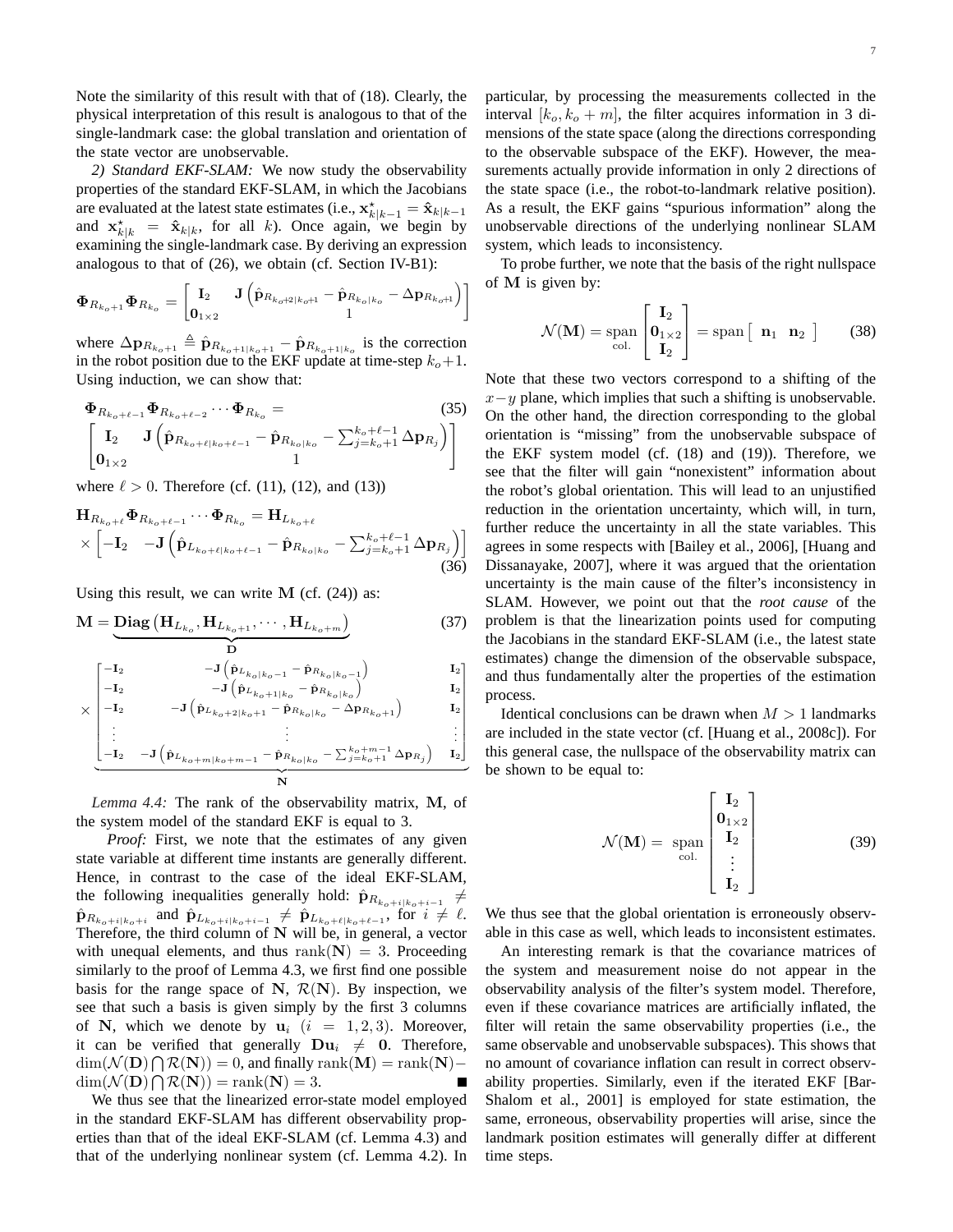#### V. OBSERVABILITY-CONSTRAINED EKF DESIGN

In the preceding section, it was shown that when the EKF Jacobians are evaluated using the latest state estimates, the EKF error-state model has an observable subspace of dimension higher than the actual nonlinear SLAM system. This will always lead to unjustified reduction of the covariance estimates, and thus inconsistency. We now describe a framework for addressing this problem.

Our key conjecture is that, by ensuring an unobservable subspace of appropriate dimension, we can avoid the influx of spurious information in the erroneously observable direction of the state space, and thus improve the consistency of the estimates. Therefore, we propose selecting the linearization points of the EKF in a way that guarantees an unobservable subspace of dimension 3 for the linearized error-state model. This corresponds to satisfying conditions (40)-(41) of the following lemma:

*Lemma 5.1:* If the linearization points,  $\mathbf{x}_{k|k}^*$  and  $\mathbf{x}_{k+1|k}^*$ , at which the EKF Jacobians  $\Phi_k = \Phi_k(\mathbf{x}_{R_{k+1|k}}^{\star}, \mathbf{x}_{R_{k|k}}^{\star})$  and  $H_{k+1} = H_{k+1}(\mathbf{x}_{R_{k+1|k}}^{\star}, \mathbf{p}_{L_{k+1|k}}^{\star})$  are evaluated, are selected so as to fulfill the conditions:

$$
\mathbf{H}_{k_o}\mathbf{U} = \mathbf{0} \; , \; \text{ for } \ell = 0 \qquad (40)
$$

$$
\mathbf{H}_{k_o+\ell}\mathbf{\Phi}_{k_o+\ell-1}\cdots\mathbf{\Phi}_{k_o}\mathbf{U}=\mathbf{0}\;,\quad \forall\;\ell>0\qquad \quad (41)
$$

where U is a  $5 \times 3$  full-rank matrix, then the corresponding observability matrix is of rank 2.

*Proof:* When (40)-(41) hold, then all the block rows of the observability matrix (cf. (23)) will have the same nullspace, spanned by the columns of U.

Essentially, the selection of U is a design choice, which allows us to control the unobservable subspace of the EKF system model. Ideally we would like the column vectors of U to be identical to those in (18), which define the unobservable directions of the actual, nonlinear SLAM system. However, this cannot be achieved in practice, since these directions depend on the *true* values of the state, which are unavailable during any real-world implementation.

A natural selection, which is realizable in practice, is to define the unobservable subspace of the observability matrix based on the state estimates at the first time instant a landmark was detected, i.e., for the single-landmark case to choose<sup>3</sup>

$$
\mathbf{U} = \begin{bmatrix} \mathbf{I}_2 & \mathbf{J} \hat{\mathbf{p}}_{R_{k_o|k_o-1}} \\ \mathbf{0}_{1 \times 2} & 1 \\ \mathbf{I}_2 & \mathbf{J} \hat{\mathbf{p}}_{L_{k_o|k_o}} \end{bmatrix}
$$
(42)

which satisfies condition (40).

We stress that this is just one of several approaches for selecting the matrix U. For instance, one limitation with this approach is that, in cases where the initial estimates of the landmarks are not of sufficient accuracy, the subspace defined in this manner might not be close to the actual unobservable subspace. To address this problem one can employ advanced techniques for landmark initialization (e.g., delayed-state initialization [Leonard et al., 2002]), to obtain more precise initial

estimates, and use these to define a matrix U. This approach, which could lead to improved accuracy in certain situations, is one of several interesting options to explore within the proposed design methodology.

Once U has been selected, the next design decision to be made is the choice of the linearization points at each time step. For the particular selection of  $U$  in (42), this amounts to choosing the linearization points for all  $k > k<sub>o</sub>$  to ensure that (41) holds (note that (40) is satisfied by construction in this case). Clearly, several options exist, each of which leads to a different algorithm within the general framework described here. In what follows, we present two approaches to achieve this goal.

## *A. First Estimates Jacobian (FEJ)-EKF*

We first describe the First Estimates Jacobian (FEJ)- EKF estimator that was originally proposed in our previous work [Huang et al., 2008a], [Huang et al., 2008b]. The key idea of this approach is to choose the *first-ever* available estimates for all the state variables as the linearization points. In particular, compared to the standard EKF, the following two changes are required in the way that the Jacobians are evaluated:

1) Instead of computing the state-propagation Jacobian matrix  $\mathbf{\Phi}_{R_k}$  as in (8), we employ the expression:

$$
\boldsymbol{\Phi}_{R_k}^{\prime} = \begin{bmatrix} \mathbf{I}_2 & \mathbf{J} \left( \hat{\mathbf{p}}_{R_{k+1|k}} - \hat{\mathbf{p}}_{R_{k|k-1}} \right) \\ \mathbf{0}_{1 \times 2} & 1 \end{bmatrix}
$$
(43)

The difference compared to (8) is that the prior robot position estimate,  $\hat{\mathbf{p}}_{R_{k|k-1}}$ , is used in place of the posterior estimate,  $\hat{\mathbf{p}}_{R_{k|k}}$ .

2) In the evaluation of the measurement Jacobian matrix  $H_{k+1}$  (cf. (11), (12), and (13)), we always utilize the landmark estimate *from the first time* the landmark was detected and initialized. Thus, if a landmark was first seen at time-step  $k_o$ , we compute the measurement Jacobian as:

$$
\mathbf{H}_{k+1}^{\prime} = \begin{bmatrix} \mathbf{H}_{R_{k+1}}^{\prime} & \mathbf{H}_{L_{k+1}}^{\prime} \end{bmatrix} \n= (\nabla \mathbf{h}_{k+1}) \mathbf{C}^{T} (\hat{\phi}_{R_{k+1|k}}) \n\times \begin{bmatrix} -\mathbf{I}_{2} & -\mathbf{J} (\hat{\mathbf{p}}_{L_{k_{o}|k_{o}}} - \hat{\mathbf{p}}_{R_{k+1|k}}) & \mathbf{I}_{2} \end{bmatrix}
$$
\n(44)

As a result of the above modifications, only the *first* estimates of all landmark positions and all robot poses appear in the filter Jacobians. It is easy to verify that the above Jacobians satisfy  $(40)$  and  $(41)$  for the choice of U in  $(42)$ . Thus, the FEJ-EKF is based on an error-state system model whose unobservable subspace is of dimension 3.

#### *B. Observability Constrained (OC)-EKF*

Even though the FEJ-EKF typically performs substantially better than the standard EKF (cf. Sections VI and VII), it relies heavily on the initial state estimates, since it uses them at all time steps for computing the filter Jacobians. If these estimates are far from the true state, the linearization errors incurred may be large, and could degrade the performance of the estimator. As a motivating example, consider the linearization

<sup>&</sup>lt;sup>3</sup>When multiple ( $M > 1$ ) landmarks are included in the state vector, **U** can When multiple ( $M > 1$ ) landmarks are included in the state vector, U c.<br>be chosen analogously, augmented by a new block row,  $\begin{bmatrix} I_2 & \mathbf{J} \hat{\mathbf{p}}_{L_i,k_o|k_o} \end{bmatrix}$ , corresponding to each landmark,  $L_i$   $(i = 1, 2, ..., M)$  [Huang et al., 2008c].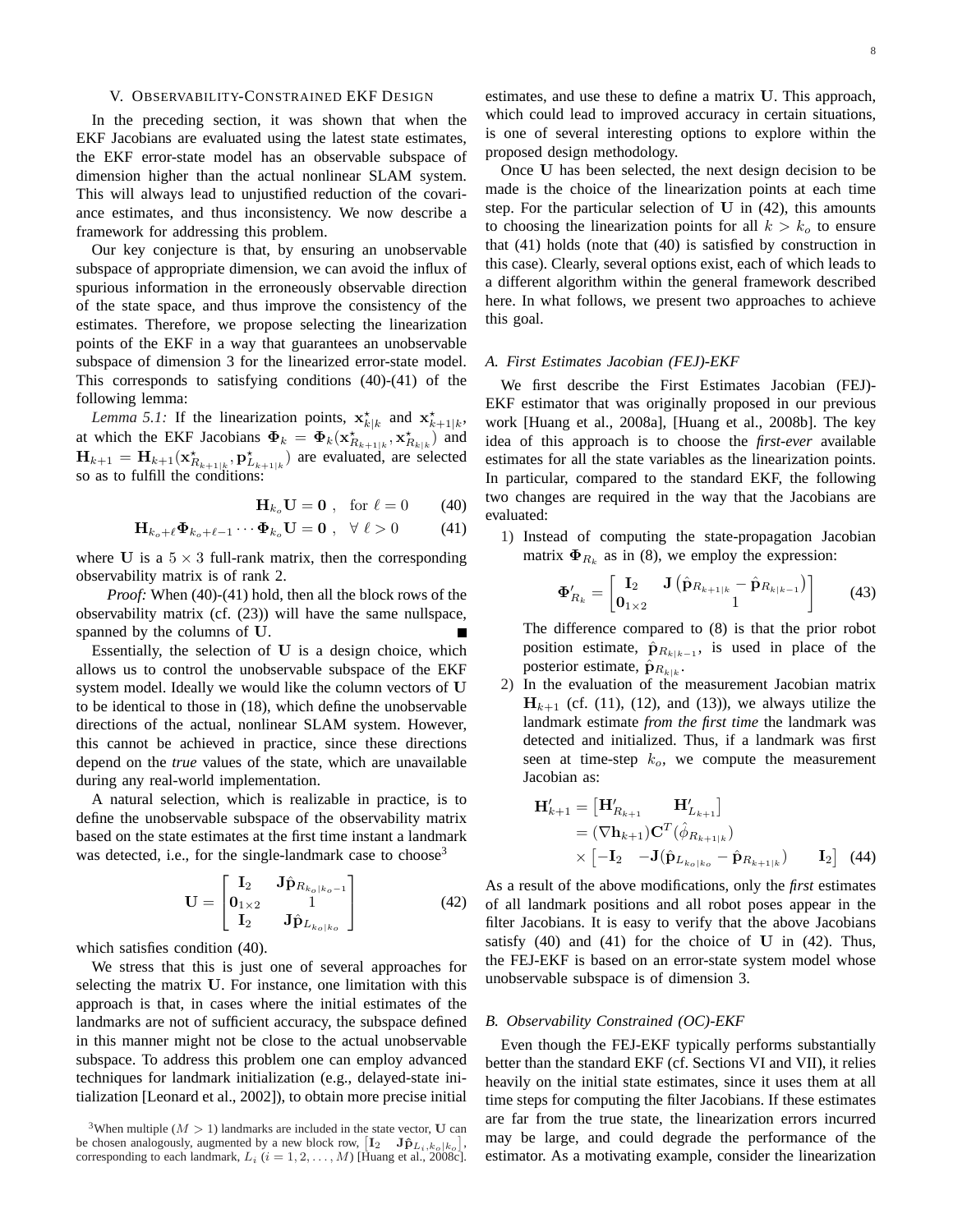of a general, scalar nonlinear function  $f(x)$  around a point  $x^*$ . By employing Taylor expansion, we obtain:

$$
f(x) = f(x^*) + f'(x^*)(x - x^*) + \frac{f''(\xi)}{2}(x - x^*)^2
$$
 (45)

In this expression, which holds in the interval  $(x, x^*)$ ,  $f'$ and  $f''$  are the first- and second-order derivatives of  $f$ , and  $\xi \in (x, x^*)$ . The last term in the above expression,  $f''(\xi)$  $\frac{1}{2}(x-x^*)^2$ , describes the *linearization error*, which should be kept as small as possible to maintain the validity of the linear approximation. Since we do not have control over the term  $f''(\xi)$ , to keep the linearization error small, we see that the term  $(x - x^*)^2$  should be kept as small as possible.

An interesting observation is that if  $x$  in the above example is a Gaussian random variable with mean  $\hat{x}$ , then the expected value of  $(x - x^*)^2$  is minimized by choosing  $x^* = \hat{x}$ . This is precisely what the standard EKF does: at each time step, it employs the mean of the state for computing the linearization Jacobians. This leads to small linearization error for each time step, but as explained in Section IV-B2, it also changes the observability properties of the SLAM system model, and adversely affects performance.

The above discussion shows that, in the context of SLAM, there are two competing goals that should be reconciled: reduced linearization errors at each time step and correct observability properties of the linearized system model. Therefore, we propose selecting the linearization points of the EKF so as to minimize the expected squared error of the linearization points while satisfying the observability conditions (40)-(41). This can be formulated as a constrained minimization problem where the constraints express the observability requirements. Thus we term the resulting filter *Observability-Constrained* (OC)-EKF.

Specifically, at time-step  $k+1$ , we aim at minimizing the linearization error of the points  $x_{R_{k|k}}^{\star}$  and  $x_{k+1|k}^{\star}$ , which appear in the Jacobians  $\Phi_k$  and  $H_{k+1}$ , subject to the observability constraint (41). Mathematically, this is expressed as:

$$
\min_{\substack{\star_{R_{k|k}}^{\star}, \ \mathbf{x}_{k+1|k}^{\star}}} \left( \int \left\| \mathbf{x}_{R_{k}} - \mathbf{x}_{R_{k|k}}^{\star} \right\|^{2} p(\mathbf{x}_{R_{k}} | \mathbf{z}_{0:k}) d \mathbf{x}_{R_{k}} + \right. \\ \left. \int \left\| \mathbf{x}_{k+1} - \mathbf{x}_{k+1|k}^{\star} \right\|^{2} p(\mathbf{x}_{k+1} | \mathbf{z}_{0:k}) d \mathbf{x}_{k+1} \right) \tag{46}
$$

x

$$
\text{s.t.} \qquad \mathbf{H}_{k+1}\mathbf{\Phi}_k\cdots\mathbf{\Phi}_{k_o}\mathbf{U} = \mathbf{0} \; , \; \; \forall k \ge k_o \tag{47}
$$

where  $z_{0:k}$  denotes all the measurements available during the time interval  $[0, k]$ . Note that only the robot pose appears in the Jacobians of the propagation model (cf. (6)), while both the robot pose and the landmark positions appear in the Jacobians of the measurement equations (cf. (11)). This justifies the choice of the above cost function.

In general, the constrained minimization problem (46)- (47) is intractable. However, when the two pdfs,  $p(\mathbf{x}_{R_k}|\mathbf{z}_{0:k})$ and  $p(\mathbf{x}_{k+1}|\mathbf{z}_{0:k})$ , are Gaussian distributions (which is the assumption employed in the EKF), we can solve the problem *analytically* and find a closed-form solution. In the following, we show how the closed-form solution can be computed for the simple case where only one landmark is included in the state vector. The case of multiple landmarks is presented in [Huang et al., 2008c].

We note that the following lemma will be helpful for the ensuing derivations:

*Lemma 5.2:* The constrained optimization problem (46)- (47) is equivalent to the following:

$$
\min_{\mathbf{x}_{R_{k|k}}^{\star}, \mathbf{x}_{k+1|k}^{\star}} \left\| \hat{\mathbf{x}}_{R_{k|k}} - \mathbf{x}_{R_{k|k}}^{\star} \right\|^2 + \left\| \hat{\mathbf{x}}_{k+1|k} - \mathbf{x}_{k+1|k}^{\star} \right\|^2 \quad (48)
$$
\n
$$
\text{s.t.} \quad \mathbf{p}_{L_{k+1|k}}^{\star} - \mathbf{p}_{R_{k|k}}^{\star} = \hat{\mathbf{p}}_{L_{k_o|k_o}} - \mathbf{p}_{R_{k|k-1}}^{\star} + \sum_{j=k_o}^{k-1} \Delta \mathbf{p}_{R_j}^{\star} \quad (49)
$$

where  $\Delta \mathbf{p}_{R_j}^{\star} \triangleq \mathbf{p}_{R_{j|j}}^{\star} - \mathbf{p}_{R_{j|j-1}}^{\star}$ . *Proof:* See Appendix D.

Using the technique of Lagrangian multipliers, the optimal solution to the problem (48)-(49) can be obtained as:

$$
\mathbf{p}_{R_{k|k}}^{\star} = \hat{\mathbf{p}}_{R_{k|k}} + \frac{\lambda_k}{2} , \qquad \phi_{R_{k|k}}^{\star} = \hat{\phi}_{R_{k|k}} ,
$$
\n
$$
\mathbf{x}_{R_{k+1|k}}^{\star} = \hat{\mathbf{x}}_{R_{k+1|k}} , \qquad \mathbf{p}_{L_{k+1|k}}^{\star} = \hat{\mathbf{p}}_{L_{k+1|k}} - \frac{\lambda_k}{2} \quad (50)
$$

with

$$
\boldsymbol{\lambda}_k = \left(\mathbf{\hat{p}}_{L_{k+1|k}} - \mathbf{\hat{p}}_{L_{k_o|k_o}}\right) - \left(\mathbf{\hat{p}}_{R_{k|k}} - \mathbf{p}^{\star}_{R_{k|k-1}} + \sum_{j=k_o}^{k-1} \Delta \mathbf{p}^{\star}_{R_j}\right)
$$

Note that in the case where multiple landmarks are included in the state vector, each landmark imposes a constraint analogous to (49), and thus the analytical solution of the optimal linearization points can be obtained similarly [Huang et al., 2008c].

Using the linearization points in (50), the filter Jacobians in the OC-EKF are now computed as follows:

1) The state-propagation Jacobian matrix is calculated as:

$$
\Phi_{R_k}^{\prime\prime} = \begin{bmatrix} \mathbf{I}_2 & \mathbf{J} \left( \hat{\mathbf{p}}_{R_{k+1|k}} - \hat{\mathbf{p}}_{R_{k|k}} - \frac{\mathbf{\lambda}_k}{2} \right) \\ \mathbf{0}_{1 \times 2} & 1 \end{bmatrix}
$$
(51)

2) The measurement Jacobian matrix is calculated as:

$$
\mathbf{H}_{k+1}'' = \begin{bmatrix} \mathbf{H}_{R_{k+1}}'' & \mathbf{H}_{L_{k+1}}'' \end{bmatrix}
$$
  
= (\nabla \mathbf{h}\_{k+1}) \mathbf{C}^T (\hat{\phi}\_{R\_{k+1|k}}) \t\t(52)  

$$
\sqrt{\begin{bmatrix} -\mathbf{I}_{k+1} & -\mathbf{I} \ (\hat{\mathbf{r}}_{k+1} & -\hat{\mathbf{r}}_{k+1} & -\hat{\mathbf{r}}_{k+1} \end{bmatrix}}
$$

$$
\times \begin{bmatrix} -\mathbf{I}_2 & -\mathbf{J} \left( \hat{\mathbf{p}}_{L_{k+1|k}} - \hat{\mathbf{p}}_{R_{k+1|k}} - \frac{\mathbf{A}_k}{2} \right) & \mathbf{I}_2 \end{bmatrix}
$$

It is important to note that, compared to the FEJ-EKF, the OC-EKF not only guarantees the correct observability properties of the EKF linearized system model (so does the FEJ-EKF), but *also* minimizes the linearization errors under the given observability requirements. The simulation and experimental results presented in Sections VI and VII show the OC-EKF attains slightly better performance than the FEJ-EKF. We also point out that, compared to the standard EKF, the *only* change in the OC-EKF is the way in which the Jacobians are computed. The state estimates in the OC-EKF are propagated and updated in the same way as in the standard EKF, as outlined in Algorithm 1. In addition, we stress that both the FEJ-EKF and OC-EKF estimators are also causal and realizable "in the real world," since they do not utilize any knowledge of the true state. Interestingly, although both the FEJ-EKF and the OC-EKF do not use the latest available state estimates (and thus utilize Jacobians that are less accurate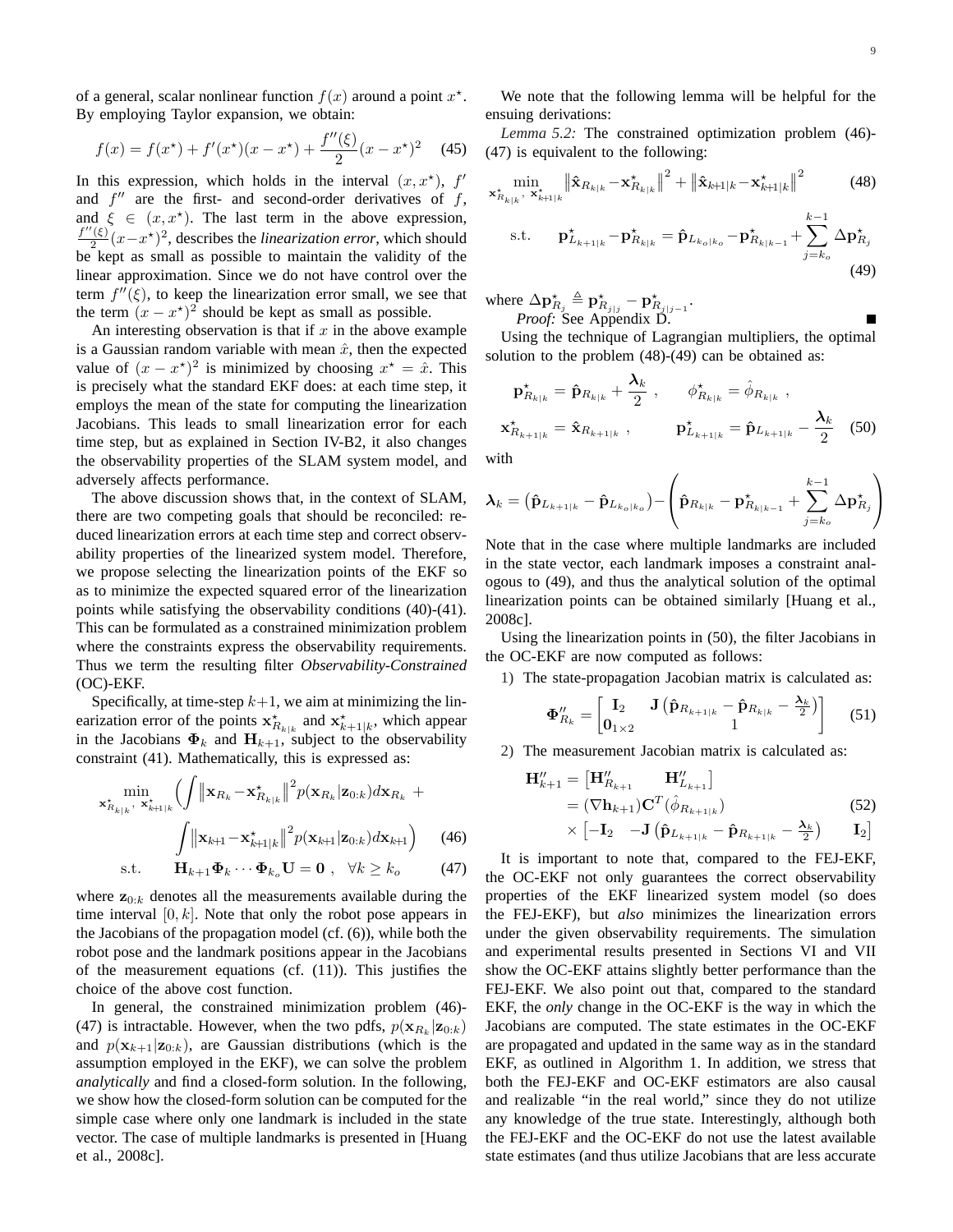than those of the standard EKF), both simulation tests and realworld experiments demonstrate that they perform significantly better than the standard EKF in terms of consistency and accuracy (cf. Sections VI and VII).

#### **Algorithm 1** Observability Constrained (OC)-EKF SLAM

**Propagation**: When an odometry measurement is received:

- propagate the robot pose estimate, via  $(2)-(3)$
- compute the robot pose propagation Jacobian (cf.  $(51)$ )
- propagate the state covariance matrix:

$$
\mathbf{P}_{k+1|k} = \boldsymbol{\Phi}_k^{\prime\prime} \mathbf{P}_{k|k} {\boldsymbol{\Phi}_k^{\prime\prime}}^T + \mathbf{G}_k \mathbf{Q}_k \mathbf{G}_k^T
$$

where

where  
\n
$$
\mathbf{\Phi}_k^{\prime\prime} = \mathbf{Diag} \left( \mathbf{\Phi}_{R_k}^{\prime\prime}, \mathbf{I}_{2M} \right)
$$
 and  $\mathbf{G}_k = \begin{bmatrix} \mathbf{G}_{R_k}^T & \mathbf{0}_{(2M)\times 2}^T \end{bmatrix}^T$ 

**Update**: When a robot-to-landmark measurement is received:

• compute the measurement residual:

$$
\mathbf{r}_{k+1} = \mathbf{z}_{k+1} - \mathbf{h}(\hat{\mathbf{x}}_{k+1|k})
$$

- compute the measurement Jacobian matrix (cf.  $(52)$ )
- compute the Kalman gain:

$$
\mathbf{K}_{k+1} = \mathbf{P}_{k+1|k}{\mathbf{H}''_{k+1}^\mathsf{T} \mathbf{S}_{k+1}^{-1}}
$$

with

$$
\mathbf{S}_{k+1} = \mathbf{H}_{k+1}'' \mathbf{P}_{k+1|k} {\mathbf{H}_{k+1}''}^T + \mathbf{R}_{k+1}
$$

• update the state estimate:

$$
\hat{\mathbf{x}}_{k+1|k+1} = \hat{\mathbf{x}}_{k+1|k} + \mathbf{K}_{k+1}\mathbf{r}_{k+1}
$$

• update the state covariance matrix:

$$
\mathbf{P}_{k+1|k+1} = \mathbf{P}_{k+1|k} - \mathbf{K}_{k+1}\mathbf{S}_{k+1}\mathbf{K}_{k+1}^T
$$

#### *C. Relation to Prior Work*

At this point, it is interesting to examine the relation of our analysis, which addresses the general case of a moving robot, to the previous work that has focused on special cases [Julier and Uhlmann, 2001], [Huang and Dissanayake, 2007]. We first note that the "correct" observability properties of the FEJ-EKF and OC-EKF are attributed to the fact that conditions (40)-(41) hold, which is not the case for the standard EKF. Thus,  $(40)$ -(41) can be seen as sufficient conditions that, when satisfied by the filter Jacobians, ensure that the observability matrix has a nullspace of appropriate dimensions. Note also that, due to the identity  $(27)$ , the conditions  $(40)-(41)$  are trivially satisfied by the ideal EKF with null space  $U = \begin{vmatrix} n_1 & n_2 & n_3 \end{vmatrix}$  $(cf. (18))$ . In what follows, we show that the conditions  $(40)$ -(41) encompass the ones derived in [Julier and Uhlmann, 2001] and [Huang and Dissanayake, 2007] as special cases.

*1) Stationary robot:* We first examine the special case studied in [Julier and Uhlmann, 2001], where the robot remains stationary, while observing the relative position of a single landmark. In [Julier and Uhlmann, 2001] the following Jacobian constraint for consistent estimation was derived (cf. Theorem 1 therein):

$$
\nabla \mathbf{h}^{\mathbf{x}} - \nabla \mathbf{h}^{\mathbf{p}} \nabla \mathbf{g}^{\mathbf{x}} = \mathbf{0}
$$
  
\n
$$
\Leftrightarrow \mathbf{H}_{R_k} + \mathbf{H}_{L_k} \nabla \mathbf{g}^{\mathbf{x}} = \mathbf{0}
$$
  
\n
$$
\Leftrightarrow \begin{bmatrix} \mathbf{H}_{R_k} & \mathbf{H}_{L_k} \end{bmatrix} \begin{bmatrix} \mathbf{I}_3 \\ \nabla \mathbf{g}^{\mathbf{x}} \end{bmatrix} = \mathbf{0}
$$
  
\n
$$
\Leftrightarrow \mathbf{H}_k \mathbf{U}_s = \mathbf{0}
$$
 (53)

where, using our notation,  $\nabla \mathbf{h}^{\mathbf{x}} = \mathbf{H}_{R_k}$  and  $-\nabla \mathbf{h}^{\mathbf{p}} = \mathbf{H}_{L_k}$ are the measurement Jacobian matrices with respect to the robot pose and landmark position, respectively, and  $\nabla g^x$  is the landmark initialization Jacobian with respect to the robot pose at time-step  $k<sub>o</sub>$ . Note that the condition (53) is identical to the one in (40) for the special case of a stationary robot.

Remarkably, the space spanned by the columns of the matrix  $U_s$ , for this special case, is same as the one spanned by the columns of U in (42). To see that, we first need to derive an expression for  $\nabla g^x$ . In [Julier and Uhlmann, 2001], a relative-position measurement model is employed (by combining a distance and a bearing measurement), and thus the initialization function  $g(.)$  is given by:

$$
\mathbf{p}_{L_{k_o}} = \mathbf{g}(\mathbf{x}_{R_{k_o}}, \mathbf{z}_{k_o}, \mathbf{v}_{k_o}) = \mathbf{C}(\phi_{R_{k_o}}) (\mathbf{z}_{k_o} - \mathbf{v}_{k_o}) + \mathbf{p}_{R_{k_o}}
$$
(54)

where  $z_{k_o}$  is the first measurement of the landmark's relative position and  $v_{k_o}$  denotes the noise in this measurement. Evaluating the derivative of this function with respect to the robot pose at the current state estimate we have:

$$
\nabla \mathbf{g}^{\mathbf{x}} = \begin{bmatrix} \mathbf{I}_2 & \mathbf{J} \mathbf{C} (\hat{\phi}_{R_{k_o|k_o-1}}) \mathbf{z}_{k_o} \end{bmatrix}
$$
  
= 
$$
\begin{bmatrix} \mathbf{I}_2 & \mathbf{J} (\hat{\mathbf{p}}_{L_{k_o|k_o}} - \hat{\mathbf{p}}_{R_{k_o|k_o-1}}) \end{bmatrix}
$$
 (55)

where this last equation results from taking conditional expectations on both sides of (54) and solving for  $z_{k_o}$ .

Substituting (55) in the expression for  $U_s$  (cf. (53)), yields:

$$
\mathbf{U}_s = \begin{bmatrix} \mathbf{I}_2 & \mathbf{0}_{2 \times 1} \\ \mathbf{0}_{1 \times 2} & 1 \\ \mathbf{I}_2 & \mathbf{J} \left( \hat{\mathbf{p}}_{L_{k_o|k_o}} - \hat{\mathbf{p}}_{R_{k_o|k_o-1}} \right) \end{bmatrix}
$$

One can easily verify that  $U_s$  and U span the same column space by noting that  $\mathbf{U}_s$ at  $\mathbf{U}_s$  and  $\mathbf{U}$  span if  $\begin{bmatrix} \mathbf{I}_2 & \mathbf{J} \hat{\mathbf{p}}_{R_{k_o|k_o-1}} \end{bmatrix}$  $\mathbf{0}_{1\times2}$  1 ¸  $=$  U.

*2) Moving robot with one-step motion:* We now consider the special case studied in [Huang and Dissanayake, 2007], where a robot observes a landmark, moves once and then reobserves the landmark. In [Huang and Dissanayake, 2007], the key Jacobian relationship that needs to be satisfied in order to obtain consistent estimation in this case (cf. Theorem 4.2 therein) is given by:

$$
A_e = B_e \nabla f_{\phi X_r}^A \tag{56}
$$

Using our notation, the above matrices are written as:

$$
\nabla f_{\phi X_r}^A = \Phi_{R_{k_o}} \nA_e = -\mathbf{H}_{L_{k_o}}^{-1} \mathbf{H}_{R_{k_o}} \nB_e = -\mathbf{H}_{L_{k_o+1}}^{-1} \mathbf{H}_{R_{k_o+1}}
$$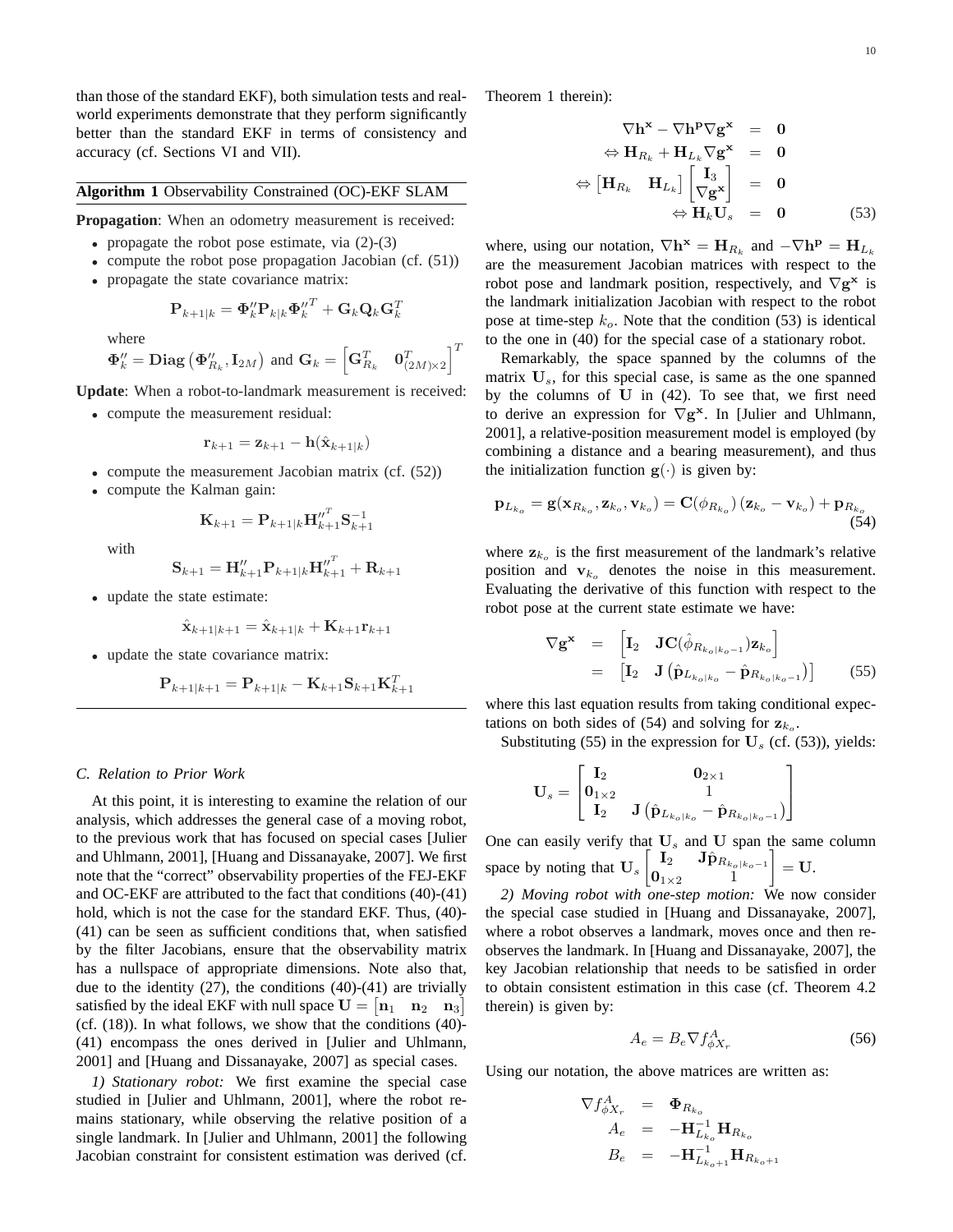Substituting in (56) and rearranging terms yields:

$$
\mathbf{H}_{L_{k_o+1}}^{-1} \mathbf{H}_{R_{k_o+1}} \boldsymbol{\Phi}_{R_{k_o}} - \mathbf{H}_{L_{k_o}}^{-1} \mathbf{H}_{R_{k_o}} = \mathbf{0}
$$
  
\n
$$
\Leftrightarrow \begin{bmatrix} \mathbf{H}_{R_{k_o+1}} & \mathbf{H}_{L_{k_o+1}} \end{bmatrix} \begin{bmatrix} \boldsymbol{\Phi}_{R_{k_o}} & \mathbf{0}_{3\times 2} \\ \mathbf{0}_{3\times 2}^T & \mathbf{I}_2 \end{bmatrix} \begin{bmatrix} \mathbf{I}_3 \\ -\mathbf{H}_{L_{k_o}}^{-1} \mathbf{H}_{R_{k_o}} \end{bmatrix} = \mathbf{0}
$$
  
\n
$$
\Leftrightarrow \mathbf{H}_{k_o+1} \boldsymbol{\Phi}_{k_o} \mathbf{U}_1 = \mathbf{0}
$$

which is the same as the condition in (41) for the special case of  $\ell = 1$  (i.e., the robot moves only once). Additionally, it is easy to verify that  $H_{k_0}U_1 = 0$ , which corresponds to condition (40). Moreover, it is fairly straightforward to show that for the case of distance and bearing measurements considered in [Huang and Dissanayake, 2007], the matrix  $U_1$ spans the same column space as  $U$  in (42). This analysis demonstrates that the Jacobian constraints (40)-(41) derived based on the observability criterion are general, and encompass the condition of [Huang and Dissanayake, 2007] as a special case.

#### VI. SIMULATION RESULTS

A series of Monte-Carlo comparison studies were conducted under various conditions, in order to validate the preceding theoretical analysis and to demonstrate the capability of the FEJ-EKF and OC-EKF estimators to improve the consistency of EKF-SLAM. The metrics used to evaluate filter performance are: (i) the RMS error, and (ii) the average normalized (state) estimation error squared (NEES) [Bar-Shalom et al., 2001]. Specifically, for the landmarks we compute the average RMS errors and average NEES by averaging the squared errors and the NEES, respectively, over all Monte Carlo runs, all landmarks, and all time steps. On the other hand, for the robot pose we compute these error metrics by averaging over all Monte Carlo runs for each time step (cf. [Huang et al., 2008c] for a more detailed description).

The RMS of the estimation errors provides us with a concise metric of the accuracy of a given estimator. On the other hand, the NEES is a metric for evaluating filter consistency. Specifically, it is known that the NEES of an N-dimensional Gaussian random variable follows a  $\chi^2$  distribution with N degrees of freedom. Therefore, if a certain filter is consistent, we expect that the average NEES for the robot pose will be close to 3 for all  $k$ , and that the average landmark NEES will be close to 2. The larger the deviations of the NEES from these values, the worse the inconsistency of the filter. By studying both the RMS errors and NEES of all the filters considered here, we obtain a comprehensive picture of the estimators' performance.

In the simulation tests presented in this section, two SLAM scenarios with loop closure were considered. In the first case, a robot moves on a circular trajectory and continuously observes 2 landmarks, while in the second case the robot sequentially observes 20 landmarks in total.

#### *A. First Simulation: Always Observing 2 Landmarks*

To validate the preceding observability analysis, we first ran a SLAM simulation where a robot executes 80 loops on a circular trajectory, and continuously observes 2 landmarks at



Fig. 1. Orientation estimation errors vs.  $3\sigma$  bounds obtained from one typical realization of the Monte Carlo simulations. The  $\sigma$  values are computed as the square-root of the corresponding diagonal element of the estimated covariance matrix. Note that the estimation errors and the  $3\sigma$  bounds of the ideal EKF, the FEJ-EKF, the OC-EKF and the robocentric mapping filter are almost identical, which makes the corresponding lines difficult to distinguish.

every time step. Note that this simulation was run sufficiently long to ensure that the filters (approximately) reach their steady states and thus exhibit divergence (if any) more clearly. In this simulation, all filters process the same data, to ensure a fair comparison. The five EKF estimators compared are: (1) the ideal EKF, (2) the standard EKF, (3) the FEJ-EKF, (4) the OC-EKF, and (5) the robocentric mapping filter presented in [Castellanos et al., 2004], which aims at improving the consistency of SLAM by expressing the landmarks in a robotrelative frame.

For the results presented in this section, a robot with a simple differential drive model moves on a planar surface, at a constant linear velocity of  $v = 0.25$  m/sec. The two drive wheels are equipped with encoders that measure revolutions and provide measurements of velocity (i.e., right and left wheel velocities,  $v_r$  and  $v_l$ , respectively) with standard deviation equal to  $\sigma = 5\%v$  for each wheel. These measurements are used to obtain linear and rotational velocity measurements for the robot, which are given by  $v = \frac{v_r + v_l}{2}$  and  $\omega = \frac{v_r - v_l}{a}$ , where  $a = 0.5$  m is the distance between the drive wheels. Thus, the standard deviations of the linear and rotational velocity measurements are  $\sigma_v = \frac{\sqrt{2}}{2}\sigma$  and  $\sigma_\omega = \frac{\sqrt{2}}{a}\sigma$ , respectively. The robot continuously records measurements of the relative positions of the landmarks which are placed inside the trajectory circle, with standard deviation equal to 2% of the robot-to-landmark distance along each axis.

Fig. 1 shows the results for the robot orientation estimation errors in a typical realization. As evident, the errors of the standard EKF grow significantly faster than those of all other filters, which indicates that the standard EKF tends to diverge. Note also that although the orientation errors of the ideal EKF, FEJ-EKF, OC-EKF as well as the robocentric mapping filter remain well within their corresponding  $3\sigma$  bounds (computed from the square-root of the corresponding diagonal element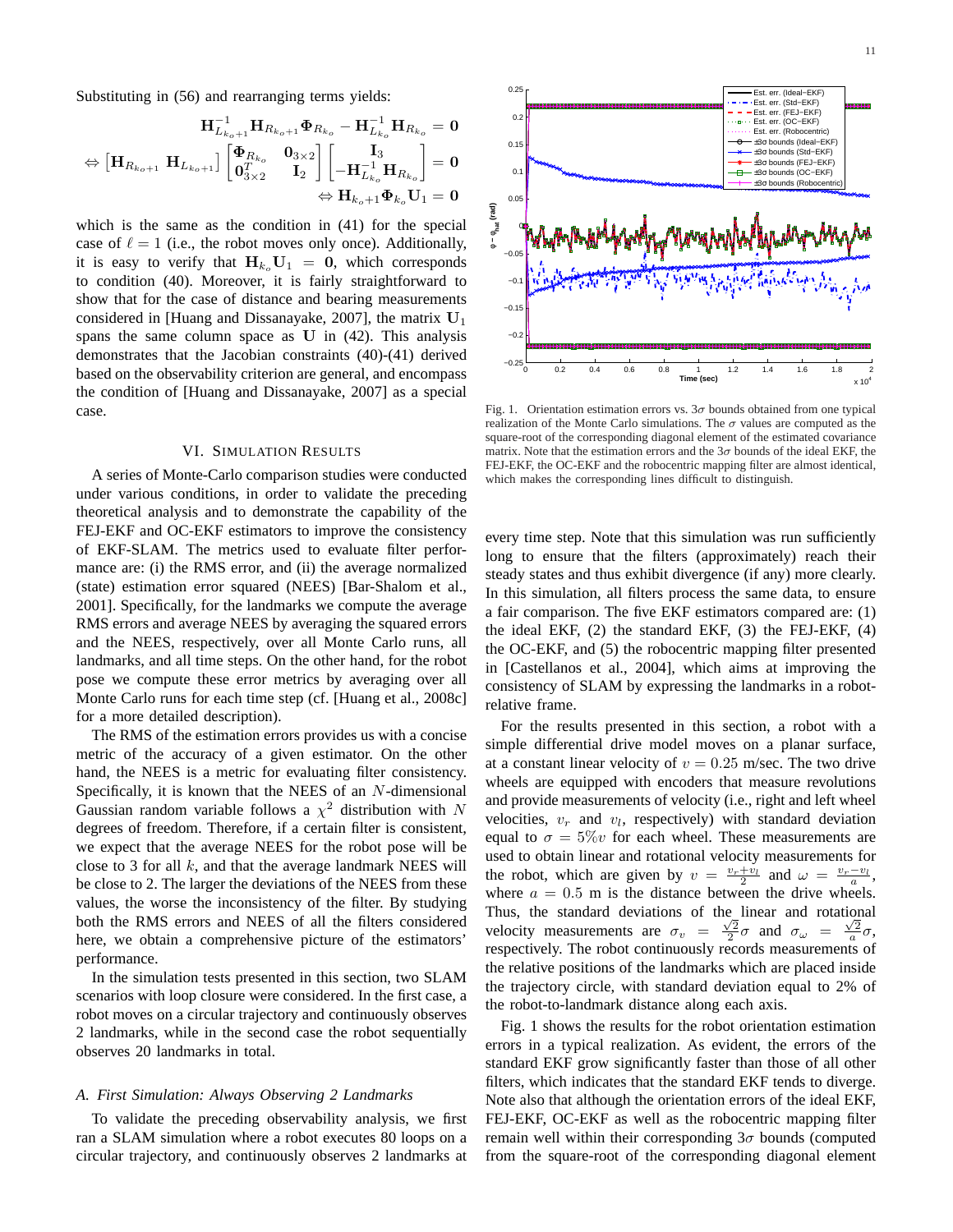| Ideal-EKF                      | Std-EKF | <b>FEJ-EKF</b> | OC-EKF | Robocentric |  |  |
|--------------------------------|---------|----------------|--------|-------------|--|--|
| Robot Position Err. RMS (m)    |         |                |        |             |  |  |
| 0.6932                         | 1.1406  | 0.7093         | 0.6977 | 0.8111      |  |  |
| Robot Heading Err. RMS (rad)   |         |                |        |             |  |  |
| 0.0634                         | 0.0956  | 0.0671         | 0.0641 | 0.0716      |  |  |
| Robot Pose NEES                |         |                |        |             |  |  |
| 3.4643                         | 18.5585 | 4.4979         | 3.8850 | 7.9436      |  |  |
| Landmark Position Err. RMS (m) |         |                |        |             |  |  |
| 0.7377                         | 1.2554  | 0.7558         | 0.7387 | 0.8726      |  |  |
| <b>Landmark Position NEES</b>  |         |                |        |             |  |  |
| 2.2647                         | 18.4959 | 3.4480         | 2.9949 | 7.0308      |  |  |
|                                |         |                |        |             |  |  |

TABLE I

ROBOT POSE AND LANDMARK POSITION ESTIMATION PERFORMANCE

of the estimated covariance matrix), those of the standard EKF exceed them. Most importantly, the  $3\sigma$  bounds of the standard EKF continuously *decrease* over time, as if the robot orientation was observable. However, the robot has no access to any new absolute orientation information (beyond what is available by re-observing the same two landmarks), and thus its orientation covariance should *not* continuously decrease at steady state. The results of Fig. 1 further strengthen our claim that in contrast to the ideal EKF, FEJ-EKF, OC-EKF, and robocentric mapping filter (cf. Sections IV-B1, V-A, V-B, and VI-C), the incorrect observability properties of the standard EKF cause an unjustified reduction in the orientation uncertainty.

#### *B. Second Simulation: Loop Closure*

To further test the performance of the five estimators, we conducted 50 Monte Carlo simulations in a SLAM scenario with loop closure. In this scenario, a robot executes 10 loops on a circular trajectory and observes 20 landmarks in total. For the results presented in the following, identical robot and sensor models to the preceding simulation (cf. Section VI-A) are used, while different sensor noise characteristics are employed. Specifically, the standard deviation for each wheel of the robot is equal to  $\sigma = 2\%v$ , while the standard deviation of the relative-position measurements is equal to 12% of the robotto-landmark distance along each axis. Moreover, the robot now only observes the landmarks that lie within its sensing range of 5 m. It should be pointed out that the sensor-noise levels selected for this simulation are larger than what is typically encountered in practice. This was done purposefully, since higher noise levels lead to larger estimation errors, which make the effects of inconsistency more apparent.

The comparative results for all filters are presented in Fig. 2 and Table I. Specifically, Fig. 2(a) and Fig. 2(b) show the average NEES and RMS errors for the robot pose, respectively, versus time. On the other hand, Table I presents the average values of all relevant performance metrics for both the landmarks and the robot. As evident, the performance of the FEJ-EKF and the OC-EKF is *very close* to that of the

ideal EKF, and substantially better than that of the standard EKF, both in terms of RMS errors and NEES. This occurs even though the Jacobians used in the FEJ-EKF and OC-EKF are less accurate than those used in the standard EKF, as explained in the preceding section. This fact indicates that the errors introduced by the use of inaccurate Jacobians have a less detrimental effect on consistency and accuracy than the use of an error-state system model with incorrect observability properties. Moreover, it is important to note that the performance of the OC-EKF is superior to that of the FEJ-EKF by a small margin. This is attributed to the fact that the FEJ-EKF has larger linearization errors than the OC-EKF, since the OC-EKF is optimal by construction, in terms of linearization errors, under the observability constraints.

#### *C. Comparison to Robocentric Mapping Filter*

From the plots of Fig. 2, we clearly see that both the FEJ-EKF and the OC-EKF also perform better than the robocentric mapping filter [Castellanos et al., 2004], [Castellanos et al., 2007], both in terms of accuracy and consistency. This result cannot be justified based on the observability properties of the filters: in [Castellanos et al., 2004], [Castellanos et al., 2007], the landmarks are represented in the robot frame, which can be shown to result in a system model with 3 unobservable degrees of freedom [Huang et al., 2008c]. However, in the robocentric mapping filter, during each propagation step *all* landmark position estimates need to be changed, since they are expressed with respect to the moving robot frame. As a result, during each propagation step (termed *composition* in [Castellanos et al., 2004], [Castellanos et al., 2007]), all landmark estimates and their covariance are affected by the linearization errors of the process model. This problem does not exist in the world-centric formulation of SLAM, and it could offer an explanation for the observed behavior.

To test this argument, we first examine the Kullback-Leibler divergence (KLD), between the pdf estimated by each filter, and the pdf estimated by its "ideal" counterpart. Specifically, we compute the KLD (i) between the pdf computed by the FEJ-EKF and that of the ideal EKF, (ii) between the pdf computed by the OC-EKF and that of the ideal EKF, and (iii) between the pdf computed by the robocentric mapping filter and that produced by an "ideal" robocentric mapping filter, which employs the true states in computing all the Jacobian matrices. The KLD is a standard measure for the difference between probability distributions. It is nonnegative, and equals zero only if the two distributions are identical [Cover and Thomas, 1991]. By computing the KLD between the estimated pdf and that of the "ideal" filter in each case, we can evaluate how close each filter is to its respective "golden standard". These results pertain to the same simulation setup presented in Section VI-B.

Since the five filters considered here (i.e., the OC-EKF, the FEJ-EKF, the ideal EKF, the robocentric mapping filter, and the ideal robocentric mapping filter) employ a Gaussian approximation of the pdf, we can compute the KLD in closed form. Specifically, the KLD from an approximation distribution,  $p_a(\mathbf{x}) = \mathcal{N}(\boldsymbol{\mu}_a, \mathbf{P}_a)$ , to the ideal distribution,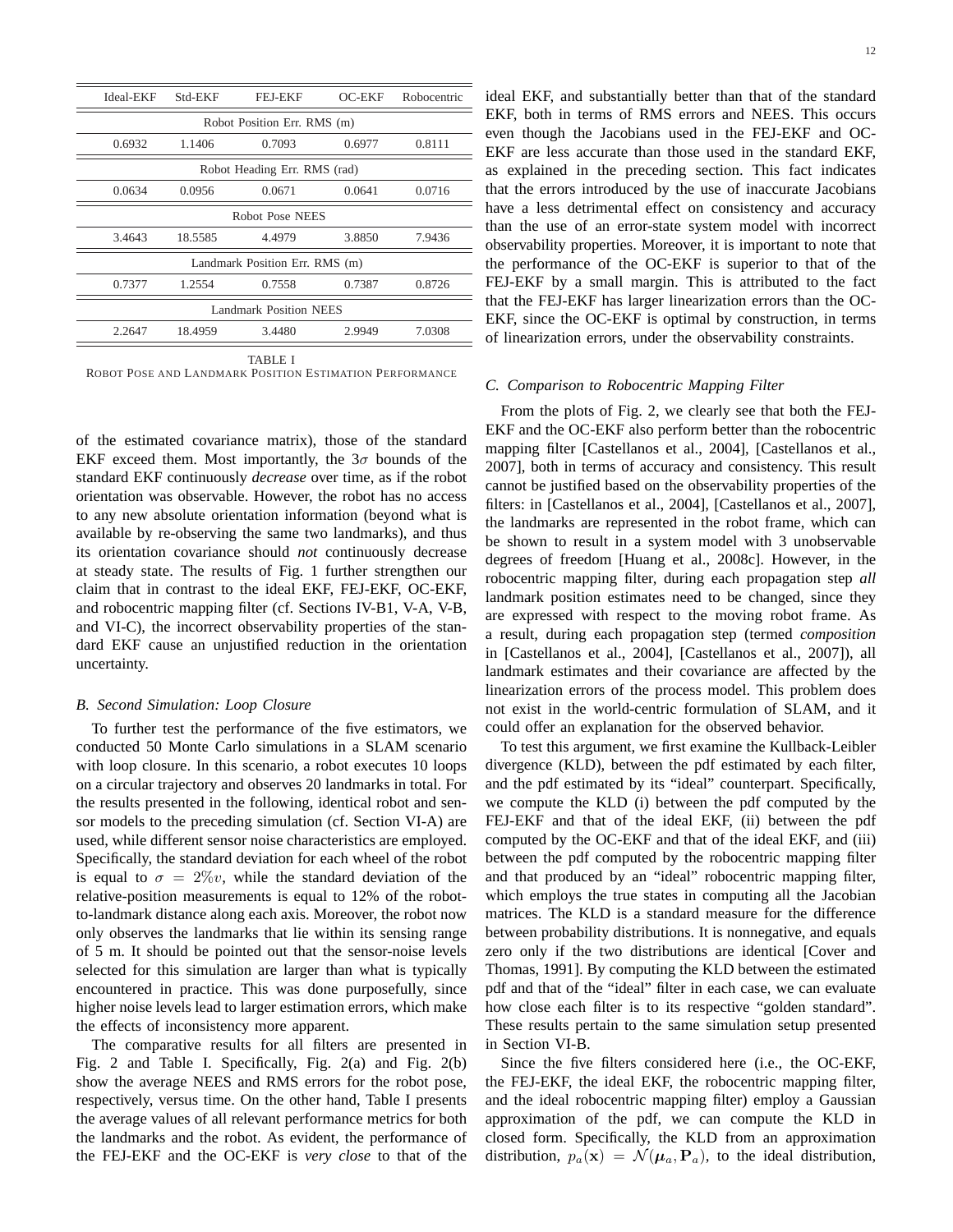

Fig. 2. Monte Carlo results for a SLAM scenario with multiple loop closures. (a) Average NEES of the robot pose errors (b) RMS errors for the robot pose (position and orientation). In these plots, the solid lines correspond to the ideal EKF, the dashed lines to the FEJ-EKF, the dotted lines to the OC-EKF, the solid lines with circles to the standard EKF, and the dash-dotted lines to the robocentric mapping filter of [Castellanos et al., 2004], [Castellanos et al., 2007]. Note that the RMS errors of the ideal EKF, FEJ-EKF, and OC-EKF are almost identical, which makes the corresponding lines difficult to distinguish.

$$
p_o(\mathbf{x}) = \mathcal{N}(\boldsymbol{\mu}_o, \mathbf{P}_o), \text{ is given by:}
$$

$$
d_{KL} = \frac{1}{2} \left( \ln \left( \frac{\det(\mathbf{P}_o)}{\det(\mathbf{P}_a)} \right) + \text{tr}(\mathbf{P}_o^{-1} \mathbf{P}_a) + (\boldsymbol{\mu}_o - \boldsymbol{\mu}_a)^T \mathbf{P}_o^{-1} (\boldsymbol{\mu}_o - \boldsymbol{\mu}_a) - \dim(\mathbf{x}) \right) \tag{57}
$$

Fig. 3 presents the KLD over time, between the Gaussian distributions computed by the robocentric mapping filter, the FEJ-EKF and the OC-EKF, and those computed by their respective ideal filters (note that the  $y$ -axis scale is logarithmic). It is evident that the KLD in the case of the robocentric mapping filter is orders of magnitude larger than in the cases of the FEJ-EKF and the OC-EKF. This indicates that the linearization errors in the robocentric mapping filter result in a worse approximation of the ideal pdf.

We attribute this fact to the structure of the filter Jacobians. During the update step, the structure of the Jacobians in both the robocentric and the world-centric formulations is quite similar [Huang et al., 2008c]. In both cases, the terms appearing in the measurement Jacobians are either rotation matrices, or the robot-to-landmark position vector. However, the Jacobians employed during the composition step in the robocentric mapping filter are substantially more complex than those appearing in the world-centric EKF propagation (cf. (6)). Specifically, in the robocentric mapping filter, the state vector is given by (assuming a single landmark for simplicity):

$$
R_k \mathbf{x}_k = \begin{bmatrix} R_k \mathbf{p}_G^T & R_k \phi_G & R_k \mathbf{p}_L^T \end{bmatrix}^T \tag{58}
$$

The composition step is described by the following equations:

$$
R_k \hat{\mathbf{p}}_G = \mathbf{C}^T \left( R_{k-1} \hat{\phi}_{R_k} \right) \left( R_{k-1} \hat{\mathbf{p}}_G - R_{k-1} \hat{\mathbf{p}}_{R_k} \right) \tag{59}
$$

$$
R_k \hat{\phi}_G = R_{k-1} \hat{\phi}_G - R_{k-1} \hat{\phi}_{R_k}
$$
 (60)

$$
R_k \hat{\mathbf{p}}_L = \mathbf{C}^T (R_{k-1} \hat{\phi}_{R_k}) (R_{k-1} \hat{\mathbf{p}}_L - R_{k-1} \hat{\mathbf{p}}_{R_k}) \tag{61}
$$

where  $R_{\ell}$   $\hat{\mathbf{p}}_L$  is the estimate of the landmark position with respect to the robot frame at time-step  $\ell$  ( $\ell = k - 1, k$ ),



Fig. 3. Comparison results of the KLD in the SLAM scenario with multiple loop closures. In this plot, the solid line with circles corresponds to the FEJ-EKF, the solid line with crosses to the OC-EKF, and the solid line with squares to the robocentric mapping filter [Castellanos et al., 2004]. Note that the yaxis scale is logarithmic. Note that the KLD of the FEJ-EKF and OC-EKF are almost identical, which makes the corresponding lines difficult to distinguish.

 $\{R_{k-1} \hat{\mathbf{p}}_{R_k}, R_{k-1} \hat{\phi}_{R_k}\}\$  is the estimate for the robot pose change between time-steps  $k - 1$  and  $k$ , expressed with respect to the robot frame at time-step  $k-1$ , and  $\{R_{\ell} \mathbf{p}_{G}, R_{\ell} \hat{\phi}_{G}\}\$  is the estimate for the transformation between the robot frame and the global frame at time-step  $\ell$ . The linearized error propagation equation is given by:

$$
\begin{bmatrix}\nR_k \widetilde{\mathbf{p}}_G \\
R_k \widetilde{\phi}_G \\
R_k \widetilde{\mathbf{p}}_L\n\end{bmatrix} = \mathbf{J}_L{}^{R_{k-1}} \widetilde{\mathbf{p}}_L + \mathbf{J}_G \begin{bmatrix}\nR_{k-1} \widetilde{\mathbf{p}}_G \\
R_{k-1} \widetilde{\phi}_G\n\end{bmatrix} + \mathbf{J}_R \begin{bmatrix}\nR_{k-1} \widetilde{\mathbf{p}}_{R_k} \\
R_{k-1} \widetilde{\phi}_{R_k}\n\end{bmatrix}
$$
\n(62)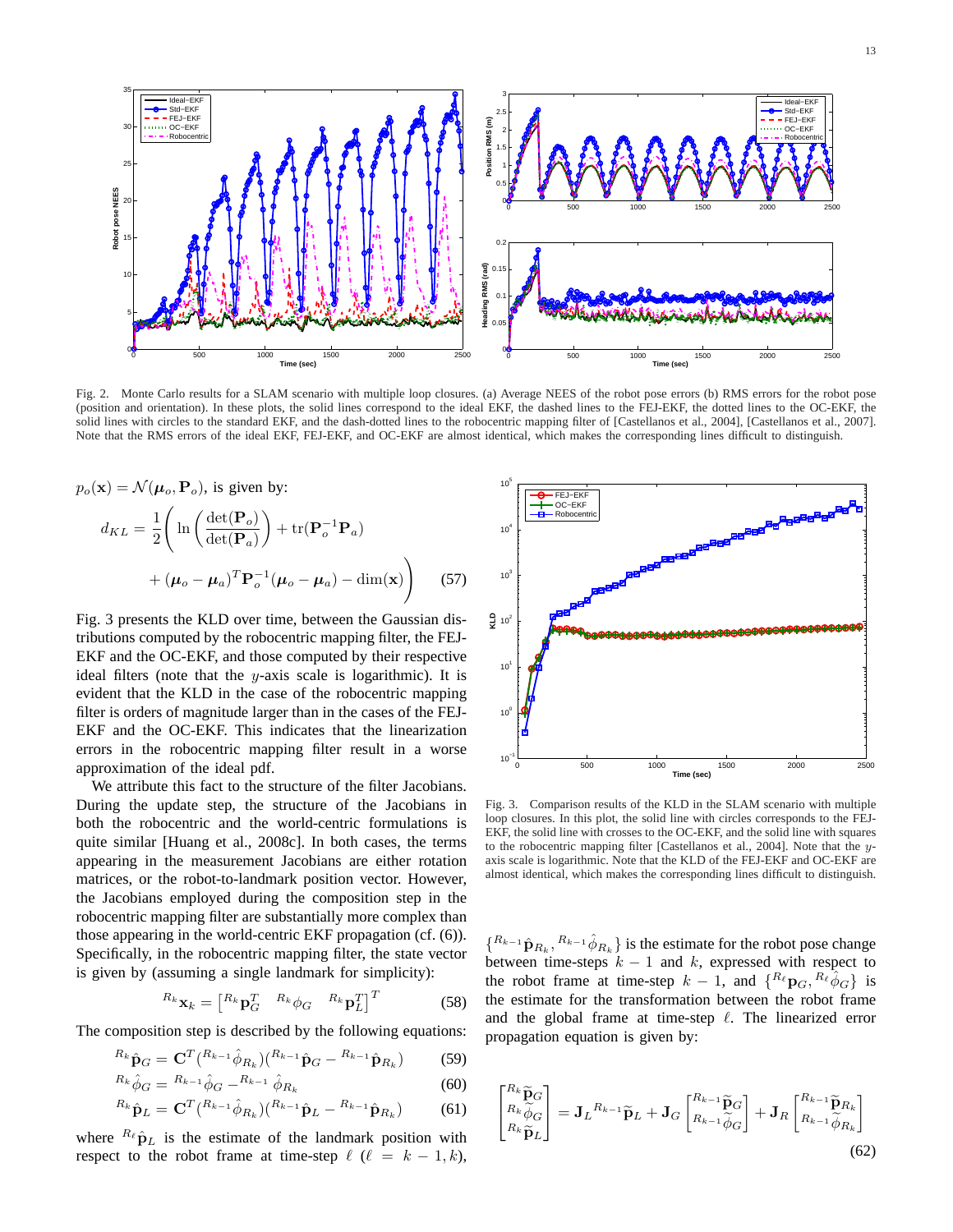

Fig. 4. Monte Carlo results for a "mini-SLAM" scenario with multiple loop closures where the robot trajectory and all landmarks are confined within a very small area of 1 m  $\times$  1 m. (a) Average NEES of the robot pose errors (b) RMS errors for the robot pose (position and orientation). In these plots, the solid lines correspond to the ideal EKF, the dashed lines to the FEJ-EKF, the dotted lines to the OC-EKF, the solid lines with circles to the standard EKF, and the dash-dotted lines to the robocentric mapping filter of [Castellanos et al., 2004]. Note that in this case both the NEES and the RMS errors of the ideal EKF, FEJ-EKF, OC-EKF, and the robocentric mapping filter are almost identical, which makes the corresponding lines difficult to distinguish.

where

$$
\mathbf{J}_{L} = \begin{bmatrix} \mathbf{0}_{3\times 2} \\ \mathbf{C}^{T} {R_{k-1} \hat{\phi}_{R_k}} \end{bmatrix}, \ \mathbf{J}_{G} = \begin{bmatrix} \mathbf{C}^{T} {R_{k-1} \hat{\phi}_{R_k}} & \mathbf{0}_{2\times 1} \\ \mathbf{0}_{1\times 2} & 1 \\ \mathbf{0}_{2\times 2} & \mathbf{0}_{2\times 1} \end{bmatrix}
$$

$$
\mathbf{J}_{R} = \begin{bmatrix} -\mathbf{C}^{T} {R_{k-1} \hat{\phi}_{R_k}} & -\mathbf{J}_{R_k} \hat{\mathbf{p}}_{G} \\ \mathbf{0}_{1\times 2} & -1 \\ -\mathbf{C}^{T} {R_{k-1} \hat{\phi}_{R_k}} & -\mathbf{J}_{R_k} \hat{\mathbf{p}}_{L} \end{bmatrix}
$$
(63)

We note that the state estimates appear in the Jacobian matrices  $J_L$  and  $J_G$  only through the rotation matrix  $\mathbf{C}({}^{R_{k-1}}\hat{\phi}_{R_k})$ . As a result, the difference between the ideal and actual Jacobians,  $J_L - J_L$  and  $J_G - J_G$  will only contain terms of the form  $c(\overline{R_{k-1} \phi}_{R_k}) - c(\overline{R_{k-1} \phi}_{R_k}), \text{ and } s(\overline{R_{k-1} \phi}_{R_k}) - s(\overline{R_{k-1} \phi}_{R_k}).$ The magnitude of these terms is in the same order as  $R_{k-1}$   $\widetilde{\phi}_{R_k}$ , which is typically a very small quantity. Thus, the discrepancy between the actual and ideal Jacobians is expected to be very small for  $J_L$  and  $J_G$ .

On the other hand, in  $J_R$  the estimates for the landmark position and for the origin of the global frame with respect to the robot appear as well. As a result, the difference  $J_R - \tilde{J}_R$  will also contain the terms  $R_k \tilde{p}_G$  and  $R_k \tilde{p}_L$ , whose magnitude can be significantly larger, e.g., in the order of meters (cf. Fig. 2). Thus, the Jacobian  $J_R$  can be very inaccurate. In contrast, the propagation Jacobians in the worldcentric formulation contain terms depending on (i) the robot's displacement between consecutive time steps, and (ii) the rotation matrix of the robot's orientation (cf. (8) and (9)). Since both of these quantities can be estimated with small errors, the world-centric EKF Jacobians are significantly more accurate than those of the robocentric formulation.

To further test this argument, we ran a simulation of a "mini-SLAM" scenario, where both the robot trajectory and the landmarks are confined within a small area of  $1 \text{ m} \times 1 \text{ m}$  (while all other settings are identical to the preceding simulation). In this setup, the estimation errors  $R_k \tilde{p}_G$  and  $R_k \tilde{p}_L$  remain small, and thus the Jacobians of the robocentric mapping filter

become more accurate. The plots of Fig. 4 show the average NEES and RMS errors for the robot pose in this scenario. Interestingly, we observe that in this case the performance of the FEJ-EKF, the OC-EKF, and the robocentric mapping filter are *almost identical*. This validates the preceding discussion, and indicates that the representation used in the robocentric mapping filter results in performance loss in the case of large environments. This may justify the fact that the FEJ-EKF and OC-EKF outperform the algorithm of [Castellanos et al., 2004], even though all three filters employ a system model with three unobservable degrees of freedom.

As a final remark, we note that, in comparison to the FEJ-EKF and OC-EKF, the computational cost of the robocentric mapping filter is significantly higher. Specifically, both the FEJ-EKF and the OC-EKF have computational cost identical to the standard world-centric SLAM algorithm: *linear* in the number of landmarks during propagation, and *quadratic* during updates. On the other hand, both the update and the composition steps in the robocentric mapping filter have computational cost *quadratic* in the number of features, which results in approximately double overall computational burden.

#### VII. EXPERIMENTAL RESULTS

Two sets of real-world experiments were performed to further test the proposed FEJ-EKF and OC-EKF algorithms. The results are presented next.

#### *A. First Experiment: Indoors*

The first experiment was conducted in an indoor office environment. The robot was commanded to perform 10 loops around a square with sides approximately equal to 20 m (cf. Fig. 5). This special trajectory was selected since repeated re-observation of the same landmarks tends to make the effects of inconsistency more apparent, and facilitates discerning the performance of the various filters. A Pioneer robot equipped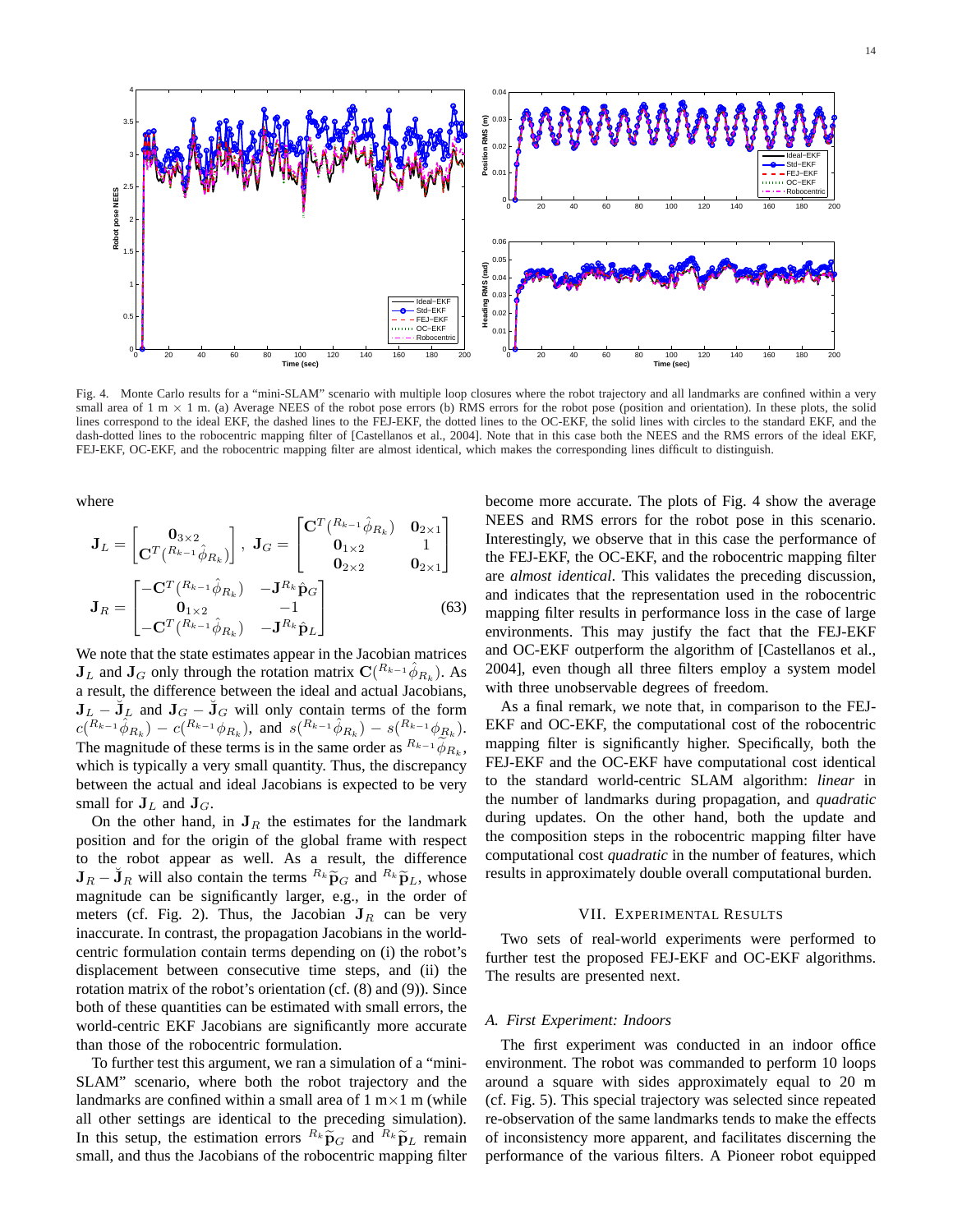

Fig. 5. The MAP estimate of the robot trajectory in the indoor experiment (solid line), overlaid on the blueprint of the building. The boxes  $(\Box)$  denote the corners whose exact location is known from the building's blueprint.



Fig. 6. (a) NEES of the robot pose errors (b) RMS errors for the robot pose (position and orientation). In these plots, the solid lines correspond to the standard EKF, the dashed lines to the FEJ-EKF, and the dotted lines to the OC-EKF, the dash-dotted lines to the robocentric mapping filter of [Castellanos et al., 2004]. Note that both the NEES and the RMS errors of the FEJ-EKF and OC-EKF are almost identical, which makes the corresponding lines difficult to distinguish.

with a SICK LMS200 laser range-finder and wheel encoders was used in this experiment. From the laser range data, corner features were extracted and used as landmarks, while the wheel encoders provided the linear and rotational velocity measurements. Propagation was carried out using the kinematic model described in Appendix A.

Because the ground truth of the robot pose could not be obtained using external sensors (e.g., overhead cameras), in this experiment, we obtained a reference trajectory by utilizing the known map of the area where the experiment took place. Specifically, the exact location of 20 corners was known from the blueprints of the building. Measurements to these

corners, as well as all other measurements obtained by the robot (including to corners whose location was not known *a priori*), were processed using a batch maximum a posteriori (MAP) estimator, to obtain an accurate estimate of the entire trajectory. This estimate, as well as the locations of the known corners, are shown in Fig. 5. This constitutes the ground truth against which the performance of the following filters was compared: (1) the standard EKF, (2) the FEJ-EKF, (3) the OC-EKF, and (4) the robocentric mapping filter. Clearly, due to the way the ground truth is computed, the filter errors are expected to have some correlation to the errors in the ground truth. However, since these correlations are the same for all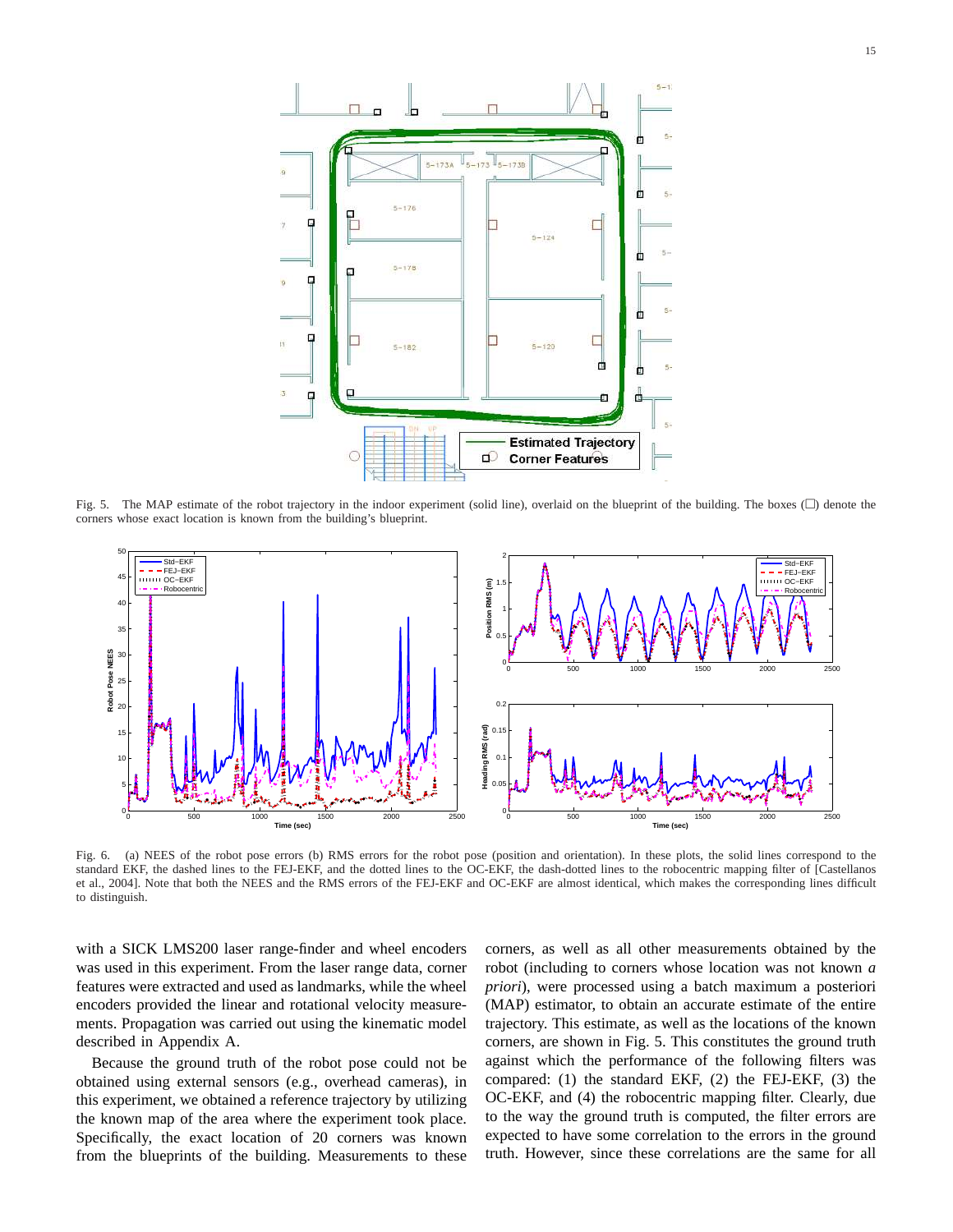| Std-EKF                      | <b>FEJ-EKF</b> | OC-EKF                         | Robocentric |  |  |
|------------------------------|----------------|--------------------------------|-------------|--|--|
| Robot Position Err. RMS (m)  |                |                                |             |  |  |
| 0.8209                       | 0.5748         | 0.5754                         | 0.7160      |  |  |
| Robot Heading Err. RMS (rad) |                |                                |             |  |  |
| 0.0604                       | 0.0397         | 0.0397                         | 0.0391      |  |  |
|                              |                | Robot Pose NEES                |             |  |  |
| 11.0706                      | 3.5681         | 3.5282                         | 7.2949      |  |  |
|                              |                | Landmark Position Err. RMS (m) |             |  |  |
| 1.1041                       | 0.8675         | 0.8680                         | 1.0957      |  |  |
|                              |                | <b>Landmark Position NEES</b>  |             |  |  |
| 8.5033                       | 5.9821         | 5.9836                         | 9.6691      |  |  |
|                              |                |                                |             |  |  |

TABLE II

ROBOT POSE AND LANDMARK POSITION ESTIMATION PERFORMANCE

four filters, we can still have a fair comparison of their relative performance.

The results of NEES and RMS errors for all filters are presented in Figs. 6(a) and 6(b) and Table II. We point out that during the experiment the robot detected a number of features that were not included in the set of 20 known corners (e.g., movable objects such as furniture). Since no ground truth is available for the position of these objects, we only used the 20 known corners for computing the landmarks' error statistics. From the experimental results it becomes clear that in this particular experiment both the FEJ-EKF and OC-EKF outperform the standard EKF and the robocentric mapping filter, and perform almost identically to each other. This agrees with the simulation results presented in the preceding section.

#### *B. Second Experiment: Outdoors*

In the second experiment, the performance of the FEJ-EKF and OC-EKF was tested on the Sydney Car Park data set collected by Guivant and Nebot<sup>4</sup>. The experimental platform is a 4-wheeled vehicle equipped with a GPS receiver, a laser sensor, and wheel encoders. The kinematic GPS system was used to provide ground truth for the robot position with 5 cm accuracy. Since the GPS has different frequency (up to 2 Hz) from the other sensors, we interpolated the GPS data to obtain the ground truth at each time step. Wheel encoders were used to provide odometric measurements, and propagation was carried out using the Ackerman model. In this particular application, 60 mm steel poles covered with reflective tape were used artificial landmarks. With this approach, it is easy to extract the features and the measurement model becomes very accurate. Since the true position of the landmarks was also obtained with GPS, a true map was available for comparison purposes.

In this test, because the ground truth for the robot orientation was still unavailable, the ideal EKF could not be tested, and therefore the same filters as in the first experiment were compared: (1) the standard EKF, (2) the FEJ-EKF, (3) the OC-EKF, and (4) the robocentric mapping filter. The comparison results are shown in Table III, and Figs. 7 and 8. Specifically, Table III

<sup>4</sup>The data set is available at: www-personal.acfr.usyd.edu.au/nebot/dataset

| <b>FEJ-EKF</b>                 | OC-EKF                        | Robocentric |  |  |  |
|--------------------------------|-------------------------------|-------------|--|--|--|
| Robot Position Err. RMS (m)    |                               |             |  |  |  |
| 0.0523                         | 0.0522                        | 0.0838      |  |  |  |
| <b>Robot Position NEES</b>     |                               |             |  |  |  |
| 2.5197                         | 2.4705                        | 2.8265      |  |  |  |
| Landmark Position Err. RMS (m) |                               |             |  |  |  |
| 0.1858                         | 0.1860                        | 0.2755      |  |  |  |
|                                | <b>Landmark Position NEES</b> |             |  |  |  |
| 2.0197                         | 1.9818                        | 2.4800      |  |  |  |
|                                |                               |             |  |  |  |

TABLE III ROBOT AND LANDMARK POSITION ESTIMATION PERFORMANCE

presents the average values of all relevant performance metrics for the robot and the landmarks. On the other hand, Fig. 7 shows the trajectory and landmark estimates produced by the four filters, while Fig. 8 shows the NEES and RMS errors of the robot position over time. We point out that the NEES in this case pertains only to the robot position, and therefore the "optimal" value for it is 2.

Similarly to the results presented in the first experiment, this test also demonstrates that both the FEJ-EKF and OC-EKF outperform the standard EKF and the robocentric mapping filter, and perform very close to each other. In particular, the average RMS errors and the average NEES for the FEJ-EKF and OC-EKF are smaller than the corresponding ones for the two competing filters. These results, along with those of the simulations presented in the previous section, support our conjecture, which states that the mismatch in the dimension of the unobservable subspace between the linearized SLAM system and the underlying nonlinear system is a fundamental cause of filter inconsistency.

#### VIII. SUMMARY

In this paper, we have presented an observability-based study of the inconsistency problem in EKF-based SLAM. By comparing the observability properties of the nonlinear SLAM system model with those of the linearized error-state model employed in the EKF, we proved that the observable subspace of the standard EKF is always of higher dimension than the observable subspace of the underlying nonlinear system. As a result, the covariance estimates of the EKF undergo reduction in directions of the state space where no information is available, which is a primary cause of inconsistency. Based on the above analysis, we have proposed a new methodology for the design of EKF-based estimators for SLAM. Our approach dictates selecting the linearization points of the EKF so as to ensure that the resulting linearized system model has three unobservable directions.

We propose two filters, the First Estimates Jacobian (FEJ)- EKF and the Observability Constrained (OC)-EKF, which adhere to the above design methodology. Specifically, in the FEJ-EKF all Jacobians are calculated using the first available estimate for each state variable, while in the OC-EKF the linearization points are obtained in closed form by solving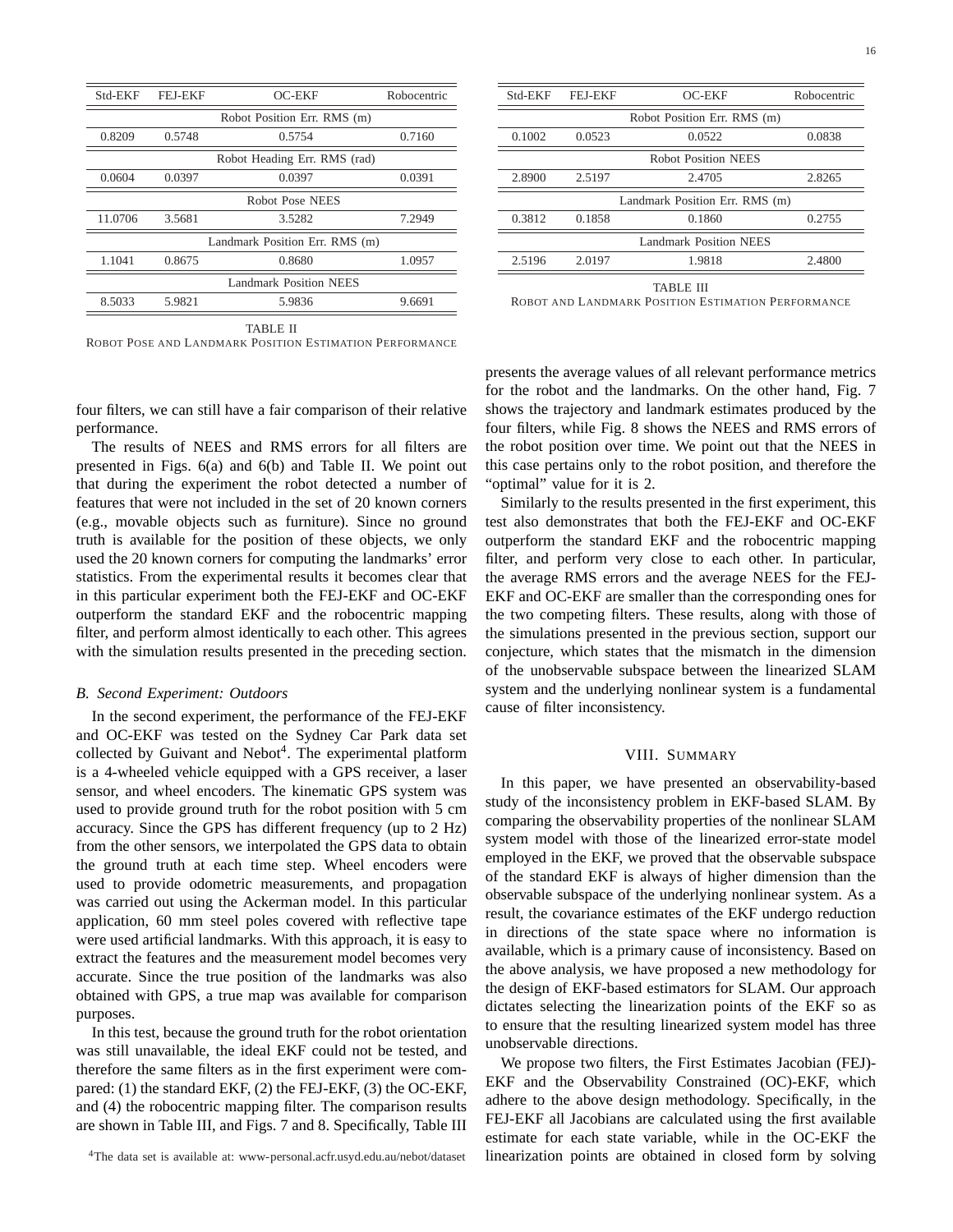

Fig. 7. The robot trajectory and landmark estimates. In this plot, the solid line depicts the ground truth obtained from GPS, while the boxes  $(\Box)$  are the known beacon positions. The dashed line with crosses and the crosses (+) denote the estimated trajectory and landmarks, respectively, corresponding to the standard EKF, the dashed line and stars (\*) correspond to the FEJ-EKF, the dotted line and circles (○) to the OC-EKF, and the dash-dotted line and x-crosses  $(x)$  to the robocentric mapping filter of [Castellanos et al., 2004].



Fig. 8. (a) NEES of the robot position errors (b) RMS errors for the robot position. In these plots, the solid lines correspond to the standard EKF, the dashed lines to the FEJ-EKF, the dotted lines to the OC-EKF, and the dash-dotted lines to the robocentric mapping filter of [Castellanos et al., 2004]. Note that both the NEES and the RMS errors of the FEJ-EKF and OC-EKF are almost identical, which makes the corresponding lines difficult to distinguish.

an observability-constrained minimization problem (i.e., minimizing the expected linearization errors subject to the observability constraints). As a result, the linearized system models employed in these two filters have the desirable observability properties. Extensive simulation and experimental tests verify that the FEJ-EKF and the OC-EKF perform significantly better, in terms of both accuracy and consistency, than the standard EKF and the robocentric mapping filter. This occurs despite the fact that the Jacobians used in the FEJ-EKF and OC-EKF are evaluated using less accurate linearization points. These results indicate that ensuring the correct observability properties of the linearized system model is a crucial requirement.

## APPENDIX A UNICYCLE MODEL

If the unicycle model is used, and we employ the approximation that the velocity and heading are constant during each propagation interval, we obtain  $R_k \hat{\mathbf{x}}_{R_{k+1}}$  =  $[v_{m_k} \delta t \quad 0 \quad \omega_{m_k} \delta t]^T$ , where  $\mathbf{u}_{m_k} = [v_{m_k} \quad \omega_{m_k}]^T$  are the linear and rotational velocity measurements, respectively, and  $\delta t$  is the sampling period. Substitution in (2)-(3) yields the familiar robot pose propagation equations: " #

$$
\hat{\mathbf{p}}_{R_{k+1|k}} = \hat{\mathbf{p}}_{R_{k|k}} + \begin{bmatrix} v_{m_k} \delta t c(\hat{\phi}_{R_{k|k}}) \\ v_{m_k} \delta t s(\hat{\phi}_{R_{k|k}}) \end{bmatrix}
$$
(64)

$$
\hat{\phi}_{R_{k+1|k}} = \hat{\phi}_{R_{k|k}} + \omega_{m_k} \delta t \tag{65}
$$

Similarly, the commonly used expressions for the Jacobian matrices  $\Phi_{R_k}$  and  $\mathbf{G}_{R_k}$  can be derived from (6), (7)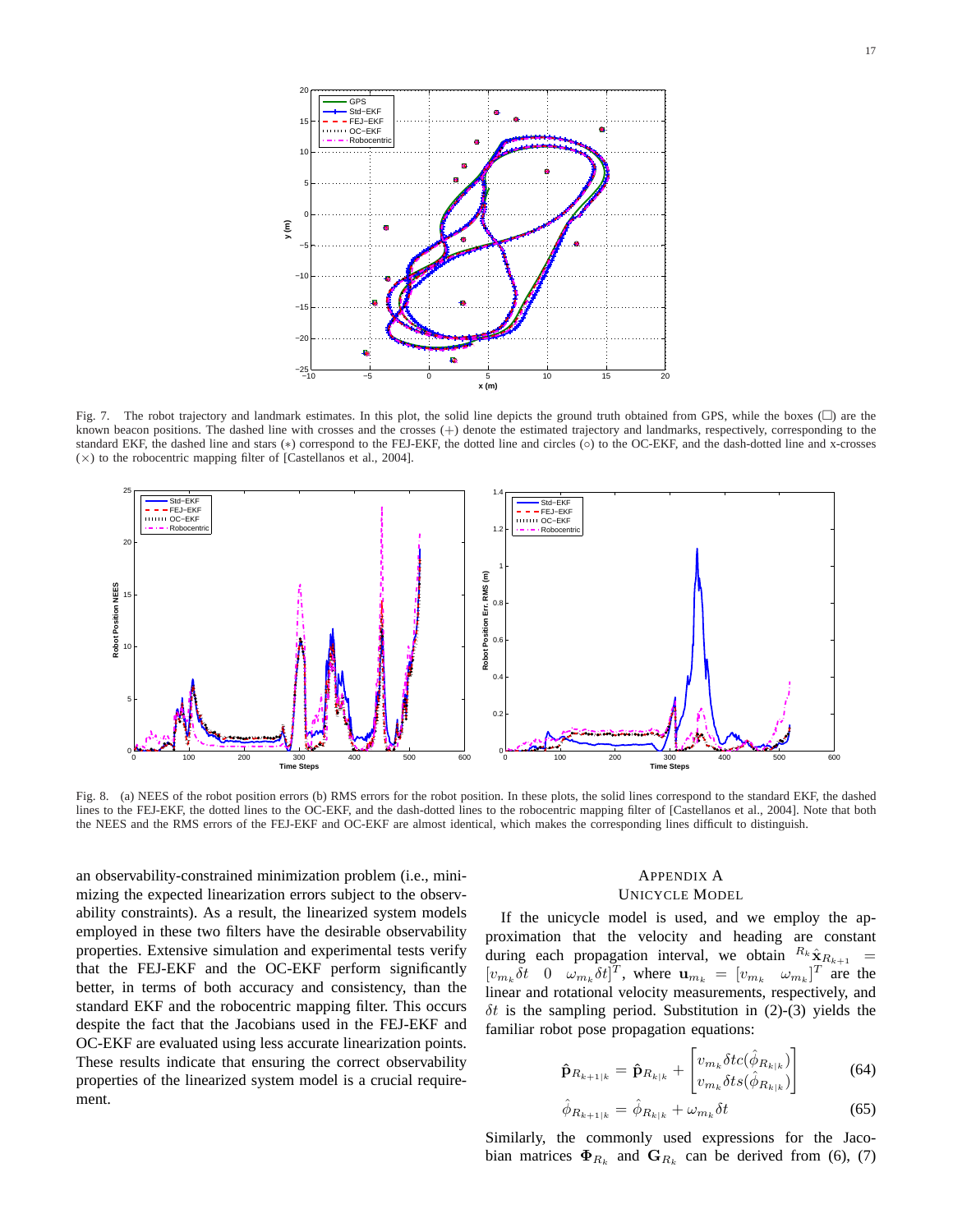and (9). Specifically, by substituting the robot displacement  $R_k \hat{\mathbf{p}}_{R_{k+1}} = \begin{bmatrix} v_{m_k} \delta t & 0 \end{bmatrix}^T$  into (7), we have:

$$
\Phi_{R_k} = \begin{bmatrix} 1 & 0 & -v_{m_k} \delta t s(\hat{\phi}_{R_{k|k}}) \\ 0 & 1 & v_{m_k} \delta t c(\hat{\phi}_{R_{k|k}}) \\ 0 & 0 & 1 \end{bmatrix}
$$
 (66)

To derive the Jacobian matrix  $\mathbf{G}_{R_k}^o$  with respect to the odometry vector  $\mathbf{u}_k$ , instead of  $R_k \hat{\mathbf{x}}_{R_{k+1}}$ , we apply the chain rule of differentiation as follows:

$$
\mathbf{G}_{R_k}^o = \frac{\partial(\mathbf{x}_{R_{k+1}})}{\partial\left(\mathbf{R}_k\mathbf{x}_{R_{k+1}}\right)}\Big|_{R_k\hat{\mathbf{x}}_{R_{k+1}}} \times \frac{\partial\left(\mathbf{R}_k\mathbf{x}_{R_{k+1}}\right)}{\partial\mathbf{u}_k}\Big|_{\mathbf{u}_{m_k}} \quad (67)
$$

The first term is the Jacobian with respect to the robot pose change (displacement and orientation change), evaluated at the estimate  $R_k \hat{\mathbf{x}}_{R_{k+1}}$ , and is given in (9). The second term is the Jacobian of the robot pose change with respect to  $\mathbf{u}_k$ . Since Bacobian of the food pose change with respect to  $\mathbf{u}_k$ . Since  $R_k \mathbf{x}_{R_{k+1}} = \begin{bmatrix} v_k \delta t & 0 & \omega_k \delta t \end{bmatrix}^T$ , this Jacobian is simply given by:  $\overline{a}$  $\overline{a}$ 

$$
\frac{\partial (R_k \mathbf{x}_{R_{k+1}})}{\partial \mathbf{u}_k}\Big|_{\mathbf{u}_{m_k}} = \begin{bmatrix} \delta t & 0\\ 0 & 0\\ 0 & \delta t \end{bmatrix}
$$
(68)

Therefore, substitution of (68) and (9) into (67) yields:  $\frac{1}{1}$  $\overline{a}$ 

$$
\mathbf{G}_{R_k}^o = \begin{bmatrix} \delta tc(\hat{\phi}_{R_{k|k}}) & 0\\ \delta ts(\hat{\phi}_{R_{k|k}}) & 0\\ 0 & \delta t \end{bmatrix}
$$
 (69)

We thus showed how the commonly used expressions for (2)- (4), as well as the state and noise Jacobians can be derived.

## APPENDIX B PROOF OF LEMMA 4.1

The proof is based on mathematical induction, by verifying the structure of the kth order Lie derivatives. We define the Lie derivative of a  $C^{\infty}$  function h on an open subset  $\mathcal{S} \subset \mathbb{R}^{dim(\mathbf{x})}$ along an analytic vector field  $f$  on  $S$ , as:

$$
L_{\mathbf{f}}h = (dh)\mathbf{f} \tag{70}
$$

where  $dh$  is the gradient of  $h$  with respect to the state vector x. We start by noting the following identities, which will be useful in the ensuing derivations.

$$
\frac{d\rho}{d\mathbf{x}} = \begin{bmatrix} -\frac{\delta x}{\rho} & -\frac{\delta y}{\rho} & 0 & \frac{\delta x}{\rho} & \frac{\delta y}{\rho} \end{bmatrix}
$$
  
\n
$$
= \begin{bmatrix} -c\theta & -s\theta & 0 & c\theta & s\theta \end{bmatrix}
$$
(71)  
\n
$$
\frac{d\psi}{d\mathbf{x}} = \frac{1}{\rho} \begin{bmatrix} \frac{\delta y}{\rho} & -\frac{\delta x}{\rho} & -\rho & -\frac{\delta y}{\rho} & \frac{\delta x}{\rho} \end{bmatrix}
$$
  
\n
$$
= \frac{1}{\rho} \begin{bmatrix} s\theta & -c\theta & -\rho & -s\theta & c\theta \end{bmatrix}
$$
(72)

where  $\delta x \triangleq x_L - x_R$ ,  $\delta y \triangleq y_L - y_R$ , and  $\theta \triangleq \psi + \phi_R$ .

We first prove that if  $h$  has the special structure shown in (15), then the zeroth- and first-order Lie derivatives are functions of  $\rho$  and  $\psi$  only.

By applying the chain rule of differentiation, the zerothorder (i.e.,  $k = 0$ ) Lie derivative is computed as follows:

$$
L^{0}h \triangleq \frac{dh}{d\mathbf{x}} = \underbrace{\begin{bmatrix} \frac{\partial h}{\partial \rho} & \frac{\partial h}{\partial \psi} \end{bmatrix}}_{\mathbf{A}_{0}} \begin{bmatrix} \frac{d\rho}{d\mathbf{x}} \\ \frac{d\psi}{d\mathbf{x}} \end{bmatrix}
$$
(73)

It is important to note that since h is a function of  $\rho$  and  $\psi$  only, the terms  $\frac{\partial h}{\partial \rho}$  and  $\frac{\partial h}{\partial \psi}$  are also functions of  $\rho$  and  $\psi$ only. As a result, the matrix  $\mathbf{A}_0$  is a function of  $\rho$  and  $\psi$ , whose exact structure depends on the particular measurement function h.

The first-order (i.e.,  $k = 1$ ) Lie derivatives are calculated according to the definition (70), and employing the results of (71) and (72), as:

$$
L_{\mathbf{f}_1}^1 h = \begin{bmatrix} \frac{\partial h}{\partial \rho} & \frac{\partial h}{\partial \psi} \end{bmatrix} \begin{bmatrix} \frac{d\rho}{dx} \\ \frac{d\psi}{dx} \end{bmatrix} \mathbf{f}_1
$$
  
=  $\mathbf{A}_0 \begin{bmatrix} -c\theta c\phi_R - s\theta s\phi_R \\ \frac{1}{\rho} (s\theta c\phi_R - c\theta s\phi_R) \end{bmatrix} = \mathbf{A}_0 \begin{bmatrix} -c\psi \\ \frac{s\psi}{\rho} \end{bmatrix}$  (74)

$$
L_{\mathbf{f}_2}^1 h = \begin{bmatrix} \frac{\partial h}{\partial \rho} & \frac{\partial h}{\partial \psi} \end{bmatrix} \begin{bmatrix} \frac{d\rho}{dx} \\ \frac{d\psi}{dx} \end{bmatrix} \mathbf{f}_2 = \mathbf{A}_0 \begin{bmatrix} 0 \\ -1 \end{bmatrix}
$$
(75)

We thus see that both the zeroth- and the first-order Lie derivatives are functions of  $\rho$  and  $\psi$  only. This is the base case for the proof by induction.

Now assume the k-th order Lie derivatives  $L_{\mathbf{f}_i}^k h$ ,  $i = 1, 2$ , are functions of  $\rho$  and  $\psi$  only.<sup>5</sup> Then their gradients can be computed by:

$$
\frac{d(L_{\mathbf{f}_i}^k h)}{d\mathbf{x}} = \underbrace{\begin{bmatrix} \frac{\partial}{\partial \rho}(L_{\mathbf{f}_i}^k h) & \frac{\partial}{\partial \psi}(L_{\mathbf{f}_i}^k h) \end{bmatrix}}_{\mathbf{A}_{k_i}} \begin{bmatrix} \frac{d\rho}{d\mathbf{x}} \\ \frac{d\psi}{d\mathbf{x}} \end{bmatrix}
$$
(76)

where  $\mathbf{A}_{k_i}$  is a function of  $\rho$  and  $\psi$  only. Thus, the  $(k+1)$ -th order Lie derivatives are computed as follows:

$$
L_{\mathbf{f}_1}^{k+1}h = \begin{bmatrix} \frac{\partial}{\partial \rho} (L_{\mathbf{f}_1}^k h) & \frac{\partial}{\partial \psi} (L_{\mathbf{f}_1}^k h) \end{bmatrix} \begin{bmatrix} \frac{d\rho}{d\mathbf{x}} \\ \frac{d\psi}{d\mathbf{x}} \end{bmatrix} \mathbf{f}_1
$$
  
\n
$$
= \mathbf{A}_{k_1} \begin{bmatrix} -c\theta c\phi_R - s\theta s\phi_R \\ \frac{1}{\rho} (s\theta c\phi_R - c\theta s\phi_R) \end{bmatrix} = \mathbf{A}_{k_1} \begin{bmatrix} -c\psi \\ \frac{s\psi}{\rho} \end{bmatrix} (77)
$$
  
\n
$$
L_{\mathbf{f}_2}^{k+1}h = \begin{bmatrix} \frac{\partial}{\partial \rho} (L_{\mathbf{f}_2}^k h) & \frac{\partial}{\partial \psi} (L_{\mathbf{f}_2}^k h) \end{bmatrix} \begin{bmatrix} \frac{d\rho}{d\mathbf{x}} \\ \frac{d\psi}{d\mathbf{x}} \end{bmatrix} \mathbf{f}_2 = \mathbf{A}_{k_2} \begin{bmatrix} 0 \\ -1 \end{bmatrix}
$$
  
\n(78)

Clearly, the  $(k+1)$ -th order Lie derivatives are also functions of  $\rho$  and  $\psi$  only, and the proof by induction is complete.

<sup>5</sup>Extension of this analysis to the case of mixed  $k$ -th order Lie derivatives is straightforward, though more involved in terms of notation; thus, it is omitted to preserve presentation clarity.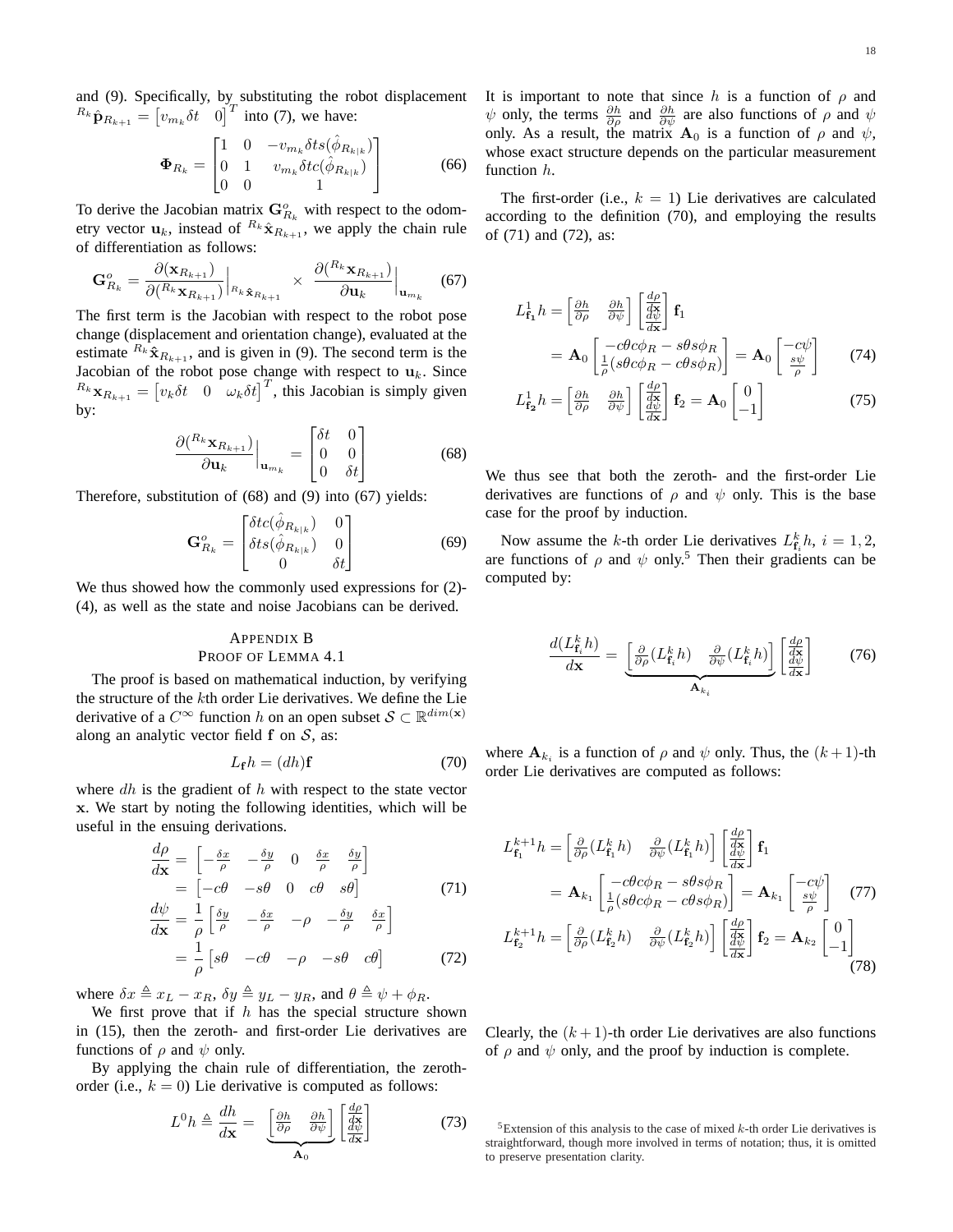# APPENDIX C

#### PROOF OF LEMMA 4.2

Employing the expressions for the Lie derivatives derived in Appendix B, we have:

$$
d\mathcal{G} = \text{span}\left\{\begin{array}{c}\frac{d(L^{0}h_{1})}{dx}, \quad \dots, \quad \frac{d(L^{0}h_{n})}{dx}, \\
\frac{d(L^{k}_{f_{j}}h_{1})}{dx}, \quad \dots, \quad \frac{d(L^{k}_{f_{j}}h_{n})}{dx}, \\
\vdots \quad \dots \quad \dots \quad \dots \\
\frac{d(L^{k}_{f_{j}}h_{1})}{dx}, \quad \dots, \quad \frac{d(L^{k}_{f_{j}}h_{n})}{dx}\n\end{array}\right\}
$$
\n
$$
= \text{span}\left\{\begin{array}{c}\n\mathbf{A}_{0}^{1}\left[\frac{d\rho}{dx}\right], \quad \dots, \quad \mathbf{A}_{0}^{n}\left[\frac{d\rho}{dx}\right], \\
\frac{d\rho}{dx}, \quad \dots, \quad \mathbf{A}_{1}^{n}\left[\frac{d\rho}{dx}\right], \\
\vdots \quad \dots \quad \dots \quad \dots \\
\mathbf{A}_{k_{j}}^{1}\left[\frac{d\rho}{dx}\right], \quad \dots, \quad \mathbf{A}_{k_{j}}^{n}\left[\frac{d\rho}{dx}\right], \\
\dots \quad \dots \quad \dots \quad \dots \\
\mathbf{A}_{k_{j}}^{1}\left[\frac{d\rho}{dx}\right], \quad \dots, \quad \mathbf{A}_{k_{j}}^{n}\left[\frac{d\rho}{dx}\right]\n\end{array}\right\}
$$

where the index  $j = 1, 2$  corresponds to the vectors  $f_1$  and  $f_2$ , and the superscript i in  $A^i$  to the measurement function  $h_i$  (i.e.,  $i = 1, 2, ..., n$ ). Clearly, the row-span of all the above vectors is identical to the row-span of  $\frac{d\rho}{dx}$  and  $\frac{d\psi}{dx}$ , i.e.,

$$
d\mathcal{G} = \text{span}_{\text{row}} \begin{bmatrix} -c\theta & -s\theta & 0 & c\theta & s\theta \\ \frac{s\theta}{\rho} & -\frac{c\theta}{\rho} & -1 & -\frac{s\theta}{\rho} & \frac{c\theta}{\rho} \end{bmatrix}
$$
  
= 
$$
\text{span}_{\text{row}} \left\{ \mathbf{J} \text{ Diag} \left( \frac{1}{\rho}, 1 \right) \mathbf{C}^T(\psi)
$$
  

$$
\times \begin{bmatrix} s\phi_R & -c\phi_R & -c\phi_R\delta x - s\phi_R\delta y & -s\phi_R & c\phi_R \\ c\phi_R & s\phi_R & s\phi_R\delta x - c\phi_R\delta y & -c\phi_R & -s\phi_R \end{bmatrix} \right\}
$$
  
= 
$$
\text{span}_{\text{row}} \begin{bmatrix} s\phi_R & -c\phi_R & -c\phi_R\delta x - s\phi_R\delta y & -s\phi_R & c\phi_R \\ c\phi_R & s\phi_R & s\phi_R\delta x - c\phi_R\delta y & -c\phi_R & -s\phi_R \end{bmatrix}
$$

## APPENDIX D PROOF OF LEMMA 5.2

Under the Gaussianity assumption, it is  $p(\mathbf{x}_{R_k}|\mathbf{z}_{0:k})$  =  $\mathcal{N}(\hat{\mathbf{x}}_{R_{k|k}}, \mathbf{P}_{RR_{k|k}})$ , where  $\mathbf{P}_{RR_{k|k}}$  is the covariance matrix corresponding to the robot pose, obtained by partitioning the state covariance matrix as  $P_{k|k} = \begin{bmatrix} P_{RR_{k|k}} & P_{RL_{k|k}} \\ \mathbf{p}_{T}^{T} & \mathbf{p}_{T} \end{bmatrix}$  $\mathbf{P}_{RL_{k|k}}^T$   $\mathbf{P}_{LL_{k|k}}^{L_{Lk|k}}$ , and  $p(\mathbf{x}_{k+1}|\mathbf{z}_{0:k}) = \mathcal{N}(\mathbf{\hat{x}}_{k+1|k}, \mathbf{P}_{k+1|k}).$ 

The first term of the cost function  $(46)$  is computed as:

$$
\int \|\mathbf{x}_{R_{k}} - \mathbf{x}_{R_{k|k}}^{\star}\|^{2} p(\mathbf{x}_{R_{k}}|\mathbf{z}_{0:k}) d\mathbf{x}_{R_{k}}\n= \int (\mathbf{x}_{R_{k}}^{T} \mathbf{x}_{R_{k}} - 2\mathbf{x}_{R_{k}}^{T} \mathbf{x}_{R_{k|k}}^{\star} + \mathbf{x}_{R_{k|k}}^{\star T} \mathbf{x}_{R_{k|k}}^{\star}) p(\mathbf{x}_{R_{k}}|\mathbf{z}_{0:k}) d\mathbf{x}_{R_{k}}\n= \mathbb{E} (\mathbf{x}_{R_{k}}^{T} \mathbf{x}_{R_{k}}) - 2\mathbb{E} (\mathbf{x}_{R_{k}}^{T}) \mathbf{x}_{R_{k|k}}^{\star} + \mathbf{x}_{R_{k|k}}^{\star T} \mathbf{x}_{R_{k|k}}^{\star}\n= tr (\mathbf{P}_{RR_{k|k}} + \hat{\mathbf{x}}_{R_{k|k}} \hat{\mathbf{x}}_{R_{k|k}}^{T}) - 2\hat{\mathbf{x}}_{R_{k|k}}^{T} \mathbf{x}_{R_{k|k}}^{\star} + \mathbf{x}_{R_{k|k}}^{\star T} \mathbf{x}_{R_{k|k}}^{\star}\n= tr (\mathbf{P}_{RR_{k|k}}) + \hat{\mathbf{x}}_{R_{k|k}}^{T} \hat{\mathbf{x}}_{R_{k|k}} - 2\hat{\mathbf{x}}_{R_{k|k}}^{T} \mathbf{x}_{R_{k|k}}^{\star} + \mathbf{x}_{R_{k|k}}^{\star T} \mathbf{x}_{R_{k|k}}^{\star}\n= tr (\mathbf{P}_{RR_{k|k}}) + \|\hat{\mathbf{x}}_{R_{k|k}} - \mathbf{x}_{R_{k|k}}^{\star}\|^{2}
$$
\n(79)

where  $\mathbb{E}(\cdot)$  denotes expectation and  $\text{tr}(\cdot)$  the matrix trace. Proceeding similarly, the second term of the cost function (46) can be derived as:

$$
\int \left\| \mathbf{x}_{k+1} - \mathbf{x}_{k+1|k}^* \right\|^2 p(\mathbf{x}_{k+1} | \mathbf{z}_{0:k}) d\mathbf{x}_{k+1}
$$
\n
$$
= \text{tr} \left( \mathbf{P}_{k+1|k} \right) + \left\| \hat{\mathbf{x}}_{k+1|k} - \mathbf{x}_{k+1|k}^* \right\|^2 \tag{80}
$$

Using (79) and (80), as well as the fact that the true  ${\bf P}_{RR_{k|k}}$ and  $P_{k+1|k}$  are independent of the linearization points, the following equivalence is immediate:

$$
\min_{\begin{array}{c} {\bf x}^\star_{R_{k|k}},\, {\bf x}^\star_{k+1|k} \end{array}} \left\{ \begin{array}{l} \operatorname{tr}\left({\bf P}_{RR_{k|k}}\right)+\operatorname{tr}\left({\bf P}_{k+1|k}\right)+\\\left\|{\hat {\bf x}}_{R_{k|k}}-{\bf x}^\star_{R_{k|k}}\right\|^2+\left\|{\hat {\bf x}}_{k+1|k}-{\bf x}^\star_{k+1|k}\right\|^2 \end{array}\right\}
$$

We now derive the following identities for the observability constraint (47) (cf. (36) and (42)):

$$
\begin{aligned}\n\mathbf{H}_{k+1} \boldsymbol{\Phi}_k \cdots \boldsymbol{\Phi}_{k_o} \mathbf{U} &= \mathbf{0} \\
&\Leftrightarrow \mathbf{H}_{L_{k+1}} \begin{bmatrix}\n\mathbf{-I}_2 & -\mathbf{J} \left( \mathbf{p}_{L_{k+1|k}}^{\star} - \mathbf{p}_{R_{k_o|k_o}}^{\star} - \sum_{j=k_o+1}^k \Delta \mathbf{p}_{R_j}^{\star} \right) \mathbf{I}_2\n\end{bmatrix} \mathbf{U} &= \mathbf{0} \\
&\Leftrightarrow \mathbf{p}_{L_{k+1|k}}^{\star} - \mathbf{p}_{R_{k|k}}^{\star} = \hat{\mathbf{p}}_{L_{k_o|k_o}} - \mathbf{p}_{R_{k|k-1}}^{\star} + \sum_{j=k_o}^{k-1} \Delta \mathbf{p}_{R_j}^{\star}\n\end{aligned}
$$

This completes the proof.

#### ACKNOWLEDGEMENTS

This work was supported by the University of Minnesota (DTC), and the National Science Foundation (IIS-0835637, IIS-0643680, IIS-0811946). Anastasios Mourikis was supported by the UMN Doctoral Dissertation Fellowship and the University of California, Riverside (BCOE).

#### **REFERENCES**

- [Andrade-Cetto and Sanfeliu, 2004] Andrade-Cetto, J. and Sanfeliu, A. (2004). The effects of partial observability in SLAM. In *Proc. IEEE International Conference on Robotics and Automation (ICRA)*, pages 394– 402, New Orleans, LA.
- [Andrade-Cetto and Sanfeliu, 2005] Andrade-Cetto, J. and Sanfeliu, A. (2005). The effects of partial observability when building fully correlated maps. *IEEE Transactions on Robotics*, 21(4):771–777.
- [Bailey et al., 2006] Bailey, T., Nieto, J., Guivant, J., Stevens, M., and Nebot, E. (2006). Consistency of the EKF-SLAM algorithm. In *Proc. IEEE/RSJ International Conference on Intelligent Robots and Systems (IROS)*, pages 3562–3568, Beijing, China.
- [Bar-Shalom et al., 2001] Bar-Shalom, Y., Li, X. R., and Kirubarajan, T. (2001). *Estimation with applications to tracking and navigation*. New York: Wiley.
- [Castellanos et al., 2004] Castellanos, J., Neira, J., and Tardos, J. (2004). Limits to the consistency of EKF-based SLAM. In *Proc. 5th IFAC Symposium on Intelligent Autonomous Vehicles*, pages 1244–1249, Lisbon, Portugal.
- [Castellanos et al., 2007] Castellanos, J. A., Martinez-Cantin, R., Tardos, J., and Neira, J. (2007). Robocentric map joining: Improving the consistency of EKF-SLAM. *Robotics and Autonomous Systems*, 55(1):21–29.
- [Chen et al., 1990] Chen, Z., Jiang, K., and Hung, J. C. (1990). Local observability matrix and its application to observability analyses. In *Proc. 16th Annual Conference of IEEE (IECON)*, pages 100–103, Pacific Grove, CA.
- [Cover and Thomas, 1991] Cover, T. M. and Thomas, J. A. (1991). *Elements of Information Theory*. Wiley, New York.
- [Goshen-Meskin and Bar-Itzhack, 1992] Goshen-Meskin, D. and Bar-Itzhack, I. (1992). Observability analysis of piece-wise constant systems - Part I: Theory. *IEEE Transactions on Aerospace and Electronics Systems*, 28(4):1056–1067.
- [Hermann and Krener, 1977] Hermann, R. and Krener, A. (1977). Nonlinear controllability and observability. *IEEE Transactions on Automatic Control*,  $22(5):728 - 740.$
- [Huang et al., 2008a] Huang, G. P., Mourikis, A. I., and Roumeliotis, S. I. (2008a). Analysis and improvement of the consistency of extended Kalman filter-based SLAM. In *Proc. IEEE International Conference on Robotics and Automation (ICRA)*, pages 473–479, Pasadena, CA.